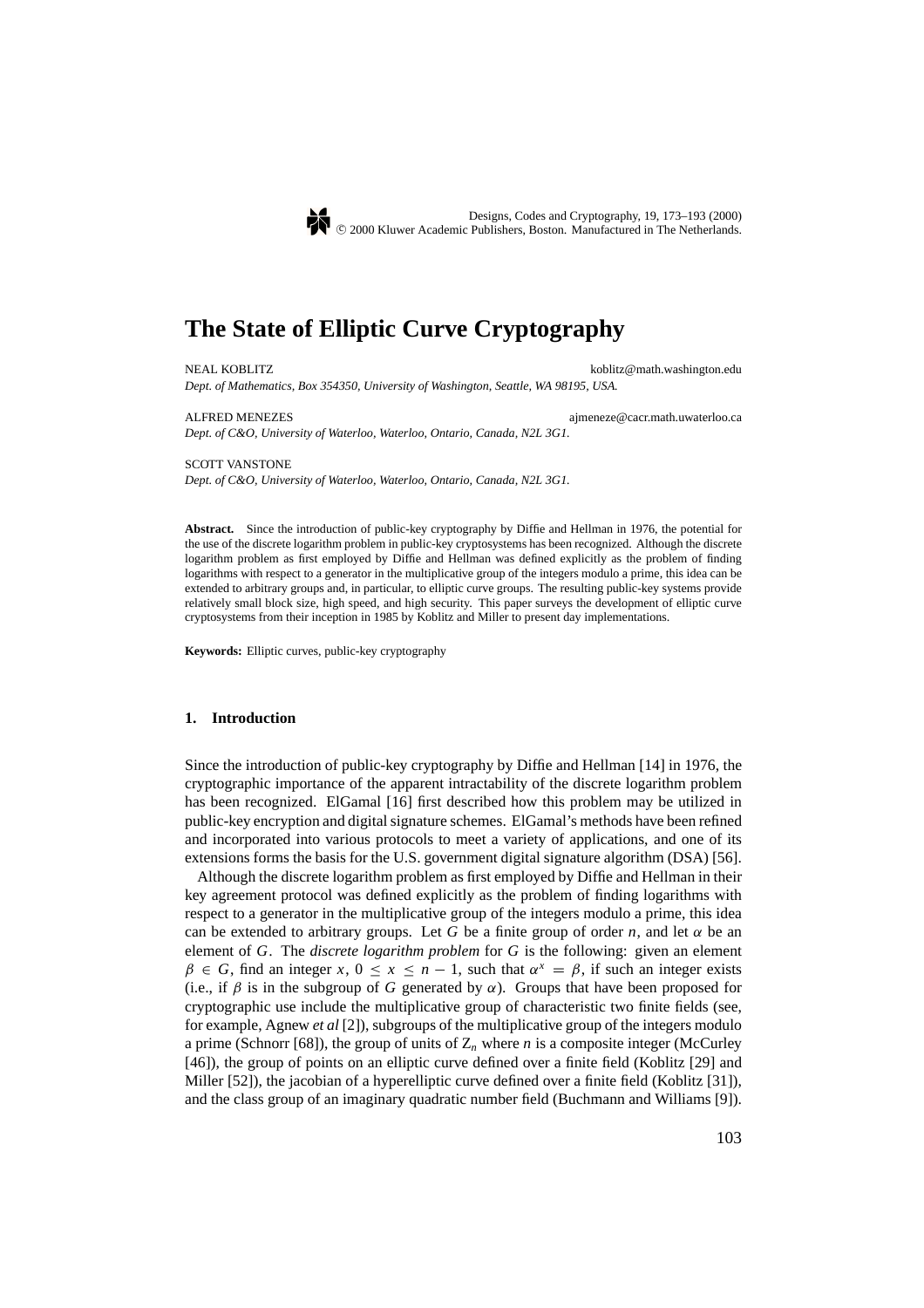Elliptic curves have been extensively studied for over a hundred years, and there is a vast literature on the topic. Originally pursued mainly for aesthetic reasons, elliptic curves have recently become a tool in several important applied areas, including coding theory (Driencourt and Michon [15] and van der Geer [19]); pseudorandom bit generation (Kaliski [26, 27]); and number theory algorithms (Goldwasser and Kilian [20] for primality proving and Lenstra [41] for integer factorization).

In 1985, Koblitz [29] and Miller [52] independently proposed using the group of points on an elliptic curve defined over a finite field in discrete log cryptosystems. The primary advantage that elliptic curve systems have over systems based on the multiplicative group of a finite field (and also over systems based on the intractability of integer factorization) is the absence of a subexponential-time algorithm (such as those of "index-calculus" type) that could find discrete logs in these groups. Consequently, one can use an elliptic curve group that is smaller in size while maintaining the same level of security. The result is smaller key sizes, bandwidth savings, and faster implementations, features which are especially attractive for security applications where computational power and integrated circuit space is limited, such as smart cards, PC (personal computer) cards, and wireless devices.

Elliptic curves also appear in the so-called elliptic curve analogues of the RSA cryptosystem, as first proposed by Koyama *et al* [38]. In these systems, one works in an elliptic curve defined over the ring  $Z_n$  (*n* a composite integer), and the order of the elliptic curve group serves as the trapdoor. The security of these schemes is based on the difficulty of factoring *n*. The work of several people, including Kurosawa, Okada, and Tsujii [39], Pinch [61], Kaliski [28], and Bleichenbacher [7] subsequently showed that these elliptic curve analogues do not have any significant advantages over their RSA counterparts. For this reason, they are not considered in this paper.

The remainder of the paper is organized as follows. §2 begins with a brief review of elliptic curves. For an elementary introduction to elliptic curves, the reader is referred to Chapter 6 of Koblitz's books [36, 37]. Charlap and Robbins [10, 11] present elementary self-contained proofs for some of the basic theory. For more sophisticated treatments, see Silverman [73, 74]. The elliptic curve analogues of discrete log cryptosystems are discussed in §3. §4 studies the elliptic curve discrete logarithm problem, whose apparent intractability is the basis for the security of elliptic curve systems. §5 considers various issues that arise in implementation.

We will use the following notation.  $F_q$  denotes the finite field of q elements and  $\overline{F}_q$  denotes the algebraic closure of  $F_q$ . By  $Z_n$  we denote the integers modulo *n*. The cardinality of a set *S* is denoted by #*S*.

#### **2. Background on Elliptic Curves**

Assume first that  $F_q$  has characteristic greater than 3. An *elliptic curve E* over  $F_q$  is the set of all solutions  $(x, y) \in \overline{F}_q \times \overline{F}_q$  to an equation

$$
y^2 = x^3 + ax + b,\tag{1}
$$

where  $a, b \in F_a$  and  $4a^3 + 27b^2 \neq 0$ , together with a special point  $\infty$  called the *point at infinity*.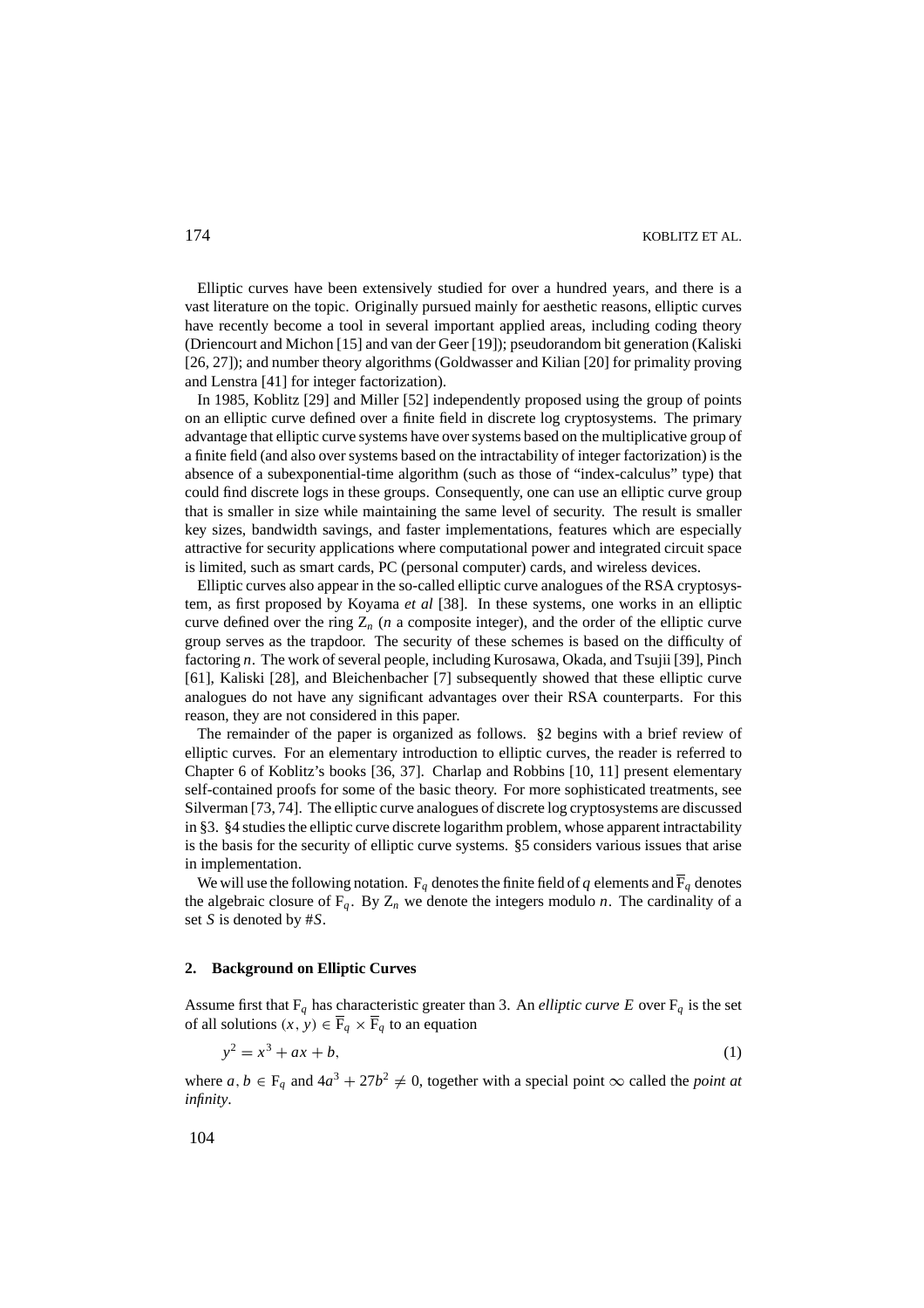It is well known that *E* is an (additively written) abelian group with the point  $\infty$  serving as its identity element. The rules for group addition are summarized below.

*Addition Formulas for the Curve (1).* Let  $P = (x_1, y_1) \in E$ ; then  $-P = (x_1, -y_1)$ . If *Q* = (*x*<sub>2</sub>, *y*<sub>2</sub>) ∈ *E*, *Q*  $\neq$  −*P*, then *P* + *Q* = (*x*<sub>3</sub>, *y*<sub>3</sub>), where

$$
x_3 = \lambda^2 - x_1 - x_2
$$
  

$$
y_3 = \lambda(x_1 - x_3) - y_1,
$$

and

$$
\lambda = \begin{cases} \frac{y_2 - y_1}{x_2 - x_1} & \text{if } P \neq Q \\ \frac{3x_1^2 + a}{2y_1} & \text{if } P = Q. \end{cases}
$$

If  $F_q$  is a field of characteristic 2, then there are two types of elliptic curves over  $F_q$ . An *elliptic curve E of zero j-invariant* over  $F_q$  is the set of all solutions  $(x, y) \in \overline{F}_q \times \overline{F}_q$  to an equation

$$
y^2 + cy = x^3 + ax + b,\tag{2}
$$

where *a*, *b*,  $c \in F_q$ ,  $c \neq 0$ , together with the point at infinity  $\infty$ . An *elliptic curve E of non-zero j-invariant* over a field  $F_q$  of characteristic 2 is the set of solutions  $(x, y) \in \overline{F}_q \times \overline{F}_q$ to an equation

$$
y^2 + xy = x^3 + ax^2 + b,\tag{3}
$$

where *a*,  $b \in F_q$ ,  $b \neq 0$ , together with the point at infinity  $\infty$ . In both cases, *E* is an (additively written) abelian group with the point  $\infty$  serving as the identity. The addition formulas for the two types of curves over  $F_{2<sup>m</sup>}$  are given below.

*Addition Formulas for the Curve (2).* Let  $P = (x_1, y_1) \in E$ ; then  $-P = (x_1, y_1 + c)$ . If *Q* = (*x*<sub>2</sub>, *y*<sub>2</sub>) ∈ *E* and *Q*  $\neq$  −*P*, then *P* + *Q* = (*x*<sub>3</sub>, *y*<sub>3</sub>), where

$$
x_3 = \begin{cases} \left(\frac{y_1 + y_2}{x_1 + x_2}\right)^2 + x_1 + x_2 & P \neq Q \\ \frac{x_1^4 + a^2}{c^2} & P = Q \end{cases}
$$

and

$$
y_3 = \begin{cases} \left(\frac{y_1 + y_2}{x_1 + x_2}\right)(x_1 + x_3) + y_1 + c & P \neq Q \\ \left(\frac{x_1^2 + a}{c}\right)(x_1 + x_3) + y_1 + c & P = Q. \end{cases}
$$

105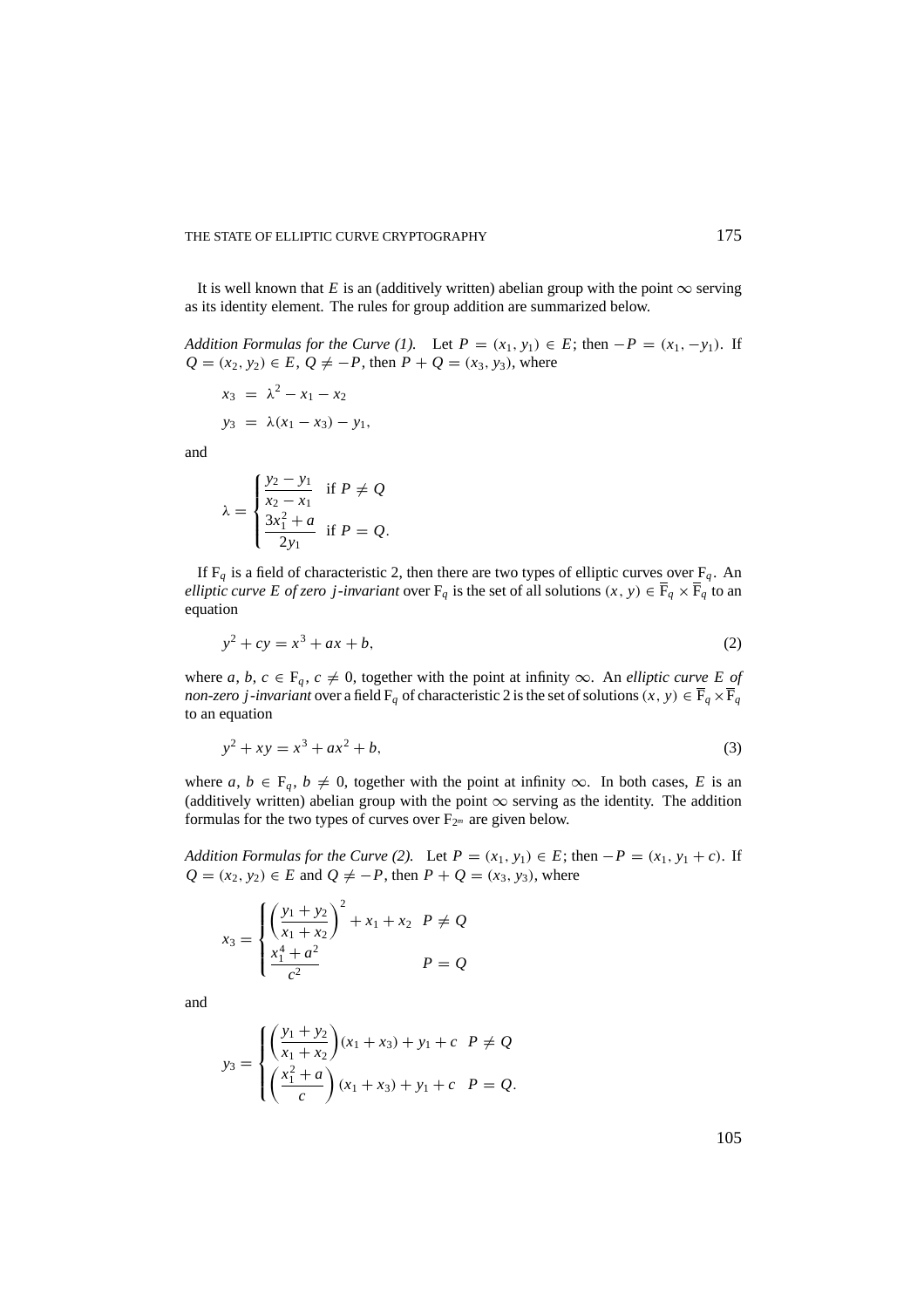*Addition Formulas for the Curve* (3). Let  $P = (x_1, y_1) \in E$ ; then  $-P = (x_1, y_1 + x_1)$ . If *Q* = (*x*<sub>2</sub>, *y*<sub>2</sub>) ∈ *E* and *Q*  $\neq$  −*P*, then *P* + *Q* = (*x*<sub>3</sub>, *y*<sub>3</sub>), where

$$
x_3 = \begin{cases} \left(\frac{y_1 + y_2}{x_1 + x_2}\right)^2 + \frac{y_1 + y_2}{x_1 + x_2} + x_1 + x_2 + a & P \neq Q \\ x_1^2 + \frac{b}{x_1^2} & P = Q \end{cases}
$$

and

$$
y_3 = \begin{cases} \left(\frac{y_1 + y_2}{x_1 + x_2}\right)(x_1 + x_3) + x_3 + y_1 & P \neq Q \\ x_1^2 + \left(x_1 + \frac{y_1}{x_1}\right)x_3 + x_3 & P = Q. \end{cases}
$$

If *E* is an elliptic curve over a finite field  $F_q$ , then let  $E(F_q)$  denote the points in *E* having both coordinates in  $F_q$ , including the point  $\infty$ ; the points in  $E(F_q)$  are also known as  $F_q$ *rational points.*  $E(F_q)$  is an abelian group of rank 1 or 2. We have  $E(F_q) \cong C_{n_1} \oplus C_{n_2}$ , where  $C_n$  denotes the cyclic group of order *n*,  $n_2$  divides  $n_1$ , and furthermore  $n_2|q-1$ . A well-known theorem of Hasse states that  $#E(F_q) = q + 1 - t$ , where  $|t| \leq 2\sqrt{q}$ . The curve *E* is said to be *supersingular* if  $t^2 = 0$ , q, 2q, 3q, or 4q; otherwise the curve is *non-supersingular*.

If *q* is a power of 2 and *E* is supersingular, then  $#E(F_q)$  is odd; if *q* is a power of 2 and *E* is non-supersingular, then  $#E(F_q)$  is even. A result of Waterhouse [81] states that if *q* is a prime, then for each *t* satisfying  $|t| \leq 2\sqrt{q}$  there exists at least one elliptic curve *E* defined over  $F_q$  with  $#E(F_q) = q + 1 - t$ ; if *q* is a power of 2, then for each odd *t* satisfying  $|t| \leq 2\sqrt{q}$  there exists at least one (non-supersingular) elliptic curve *E* defined over F<sub>q</sub> with  $#E(F_q) = q + 1 - t$ . More generally, Schoof [70] derived a formula for the number of isomorphism classes of elliptic curves defined over  $F_q$  with  $#E(F_q) = q + 1 - t$ , for each *t* satisfying  $|t| \leq 2\sqrt{q}$ .

*Example* (*elliptic curve over*  $Z_{23}$ *).* Consider the elliptic curve  $E: y^2 = x^3 + x + 1$  defined over  $Z_{23}$ . Then  $\#E(Z_{23}) = 28$ ,  $E(Z_{23})$  is cyclic, and a generator of  $E(Z_{23})$  is  $P = (0, 1)$ . The points in  $E(Z_{23})$ , expressed as multiples of *P*, are shown below:

| $P = (0, 1)$     | $2P = (6, -4)$   | $3P = (3, -10)$  | $4P = (-10, -7)$ |  |
|------------------|------------------|------------------|------------------|--|
| $5P = (-5, 3)$   | $6P = (7, 11)$   | $7P = (11, 3)$   | $8P = (5, -4)$   |  |
| $9P = (-4, -5)$  | $10P = (12, 4)$  | $11P = (1, -7)$  | $12P = (-6, -3)$ |  |
| $13P = (9, -7)$  | $14P = (4, 0)$   | $15P = (9, 7)$   | $16P = (-6, 3)$  |  |
| $17P = (1, 7)$   | $18P = (12, -4)$ | $19P = (-4, 5)$  | $20P = (5, 4)$   |  |
| $21P = (11, -3)$ | $22P = (7 - 11)$ | $23P = (-5, -3)$ | $24P = (-10, 7)$ |  |
| $25P = (3, 10)$  | $26P = (6, 4)$   | $27P = (0, -1)$  | $28P = \infty$ . |  |

*Example* (*elliptic curve over F*<sub>23</sub>). Consider the elliptic curve  $E: y^2 + xy = x^3 + x^2 + 1$ defined over  $F_{2^3}$ .  $F_{2^3}$  is constructed using the primitive irreducible polynomial  $f(x)$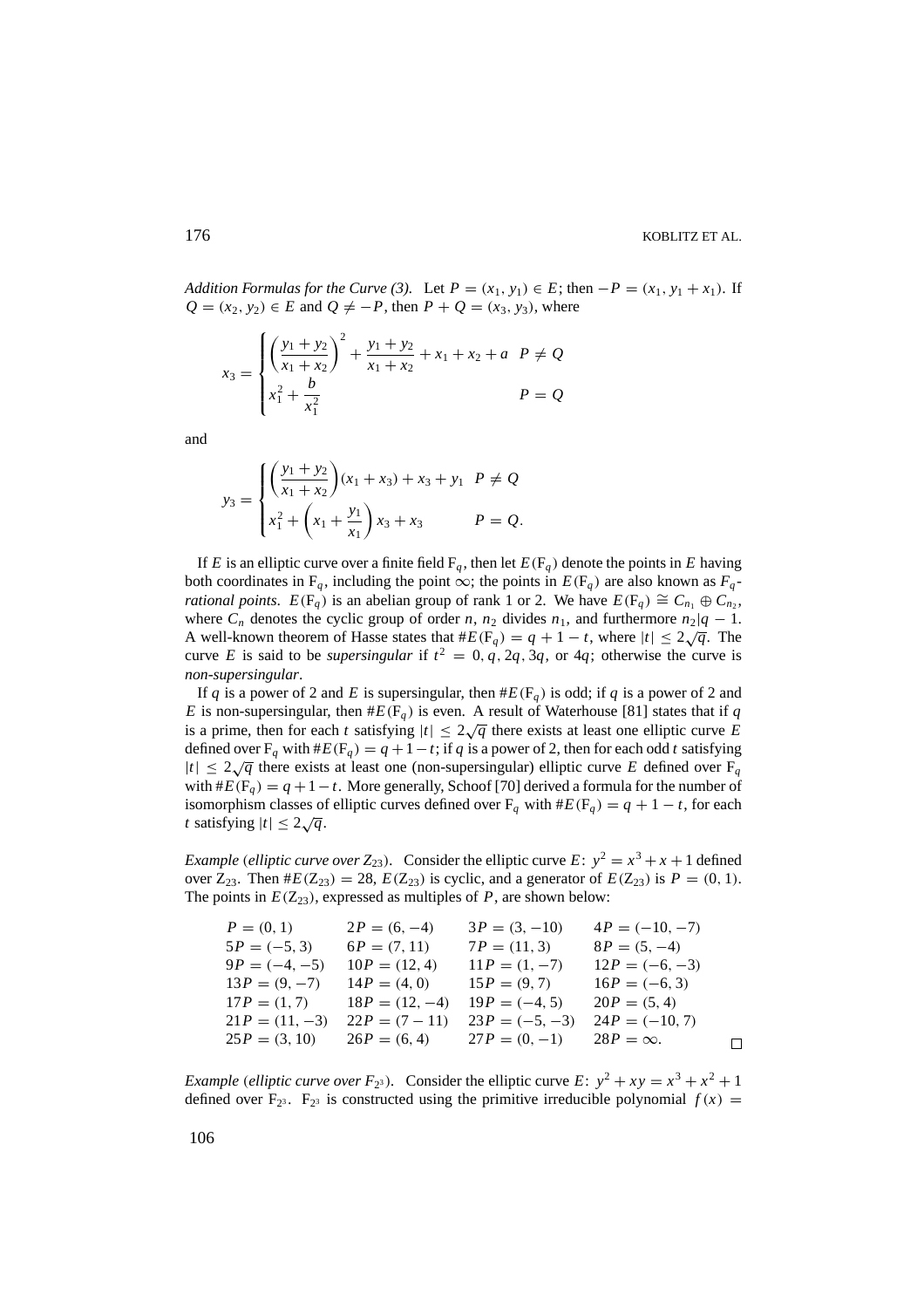$x^3 + x + 1$  and a root  $\alpha$ . Then  $#E(F_{2^3}) = 14$ , and  $E(F_{2^3})$  is cyclic. A generator of  $E(F_{2^3})$ is  $P = (\alpha, \alpha^5)$ . The points in  $E(F_{2^3})$ , expressed as multiples of *P*, are shown below:

$$
P = (\alpha, \alpha^5) \qquad 2P = (\alpha^3, 0) \qquad 3P = (\alpha^2, \alpha^5) \qquad 4P = (\alpha^5, 0)
$$
  
\n
$$
5P = (\alpha^4, \alpha^3) \qquad 6P = (\alpha^6, \alpha^6) \qquad 7P = (0, 1) \qquad 8P = (\alpha^6, 0)
$$
  
\n
$$
9P = (\alpha^4, \alpha^6) \qquad 10P = (\alpha^5, \alpha^5) \qquad 11P = (\alpha^2, \alpha^3) \qquad 12P = (\alpha^3, \alpha^3)
$$
  
\n
$$
13P = (\alpha, \alpha^6) \qquad 14P = \infty.
$$

# **3. Elliptic Curve Cryptosystems**

Discrete log cryptosystems are typically described in the setting of the multiplicative group of the integers modulo a prime *p*. Such systems can be modified to work in the group of points on an elliptic curve. For instance, the Diffie–Hellman key agreement protocol can be adapted for elliptic curves as follows. First note that a "random" point on an elliptic curve *E* can serve as a key, since Alice and Bob can agree in advance on a method to convert it to an integer (for example, they can take the image of its *x*-coordinate under some agreed upon simple map from  $F_q$  to the natural numbers).

So suppose that *E* is an elliptic curve over  $F_q$ , and *Q* is an agreed upon (and publicly known) point on the curve. Alice secretly chooses a random integer  $k_A$  and computes the point  $k_A Q$ , which she sends to Bob. Likewise, Bob secretly chooses a random  $k_B$ , computes  $k_B Q$ , and sends it to Alice. The common key is  $P = k_A k_B Q$ . Alice computes *P* by multiplying the point she received from Bob by her secret *kA*; Bob computes *P* by multiplying the point he received from Alice by his secret  $k_B$ . An eavesdropper who wanted to spy on Alice and Bob would have to determine  $P = k_A k_B Q$  knowing  $Q, k_A Q$ , and  $k_B Q$ , but not  $k_A$  or  $k_B$ . The eavesdropper's task is called the "Diffie–Hellman problem for elliptic curves."

It is not hard to modify the Diffie–Hellman protocol for the purpose of message transmission, using an idea of ElGamal [16]. Suppose that the set of message units has been embedded in *E* in some agreed upon way, and Bob wants to send Alice a message  $M \in E$ . Alice and Bob have already exchanged  $k_A Q$  and  $k_B Q$  as in Diffie–Hellman. Bob now chooses another secret random integer *l*, and sends Alice the pair of points  $(lQ, M + l(k_AQ))$ . To decipher the message, Alice multiplies the first point in the pair by her secret  $k_A$  and then subtracts the result from the second point in the pair.

We next describe the elliptic curve analogue (ECDSA) of the U.S. government digital signature algorithm (DSA). The ECDSA is an ANSI standard and is also being considered by the ANSI X9F1 and IEEE P1363 standards committees as a digital signature standard (see §5.3).

*ECDSA Key Generation. E* is an elliptic curve defined over  $F_q$ , and *P* is a point of prime order *n* in  $E(F_q)$ ; these are system-wide parameters. For simplicity, we shall suppose that *q* is a prime, although the construction can easily be adapted to a prime power *q* as well. Each entity *A* does the following:

1. Select a random integer *d* in the interval  $[1, n - 1]$ .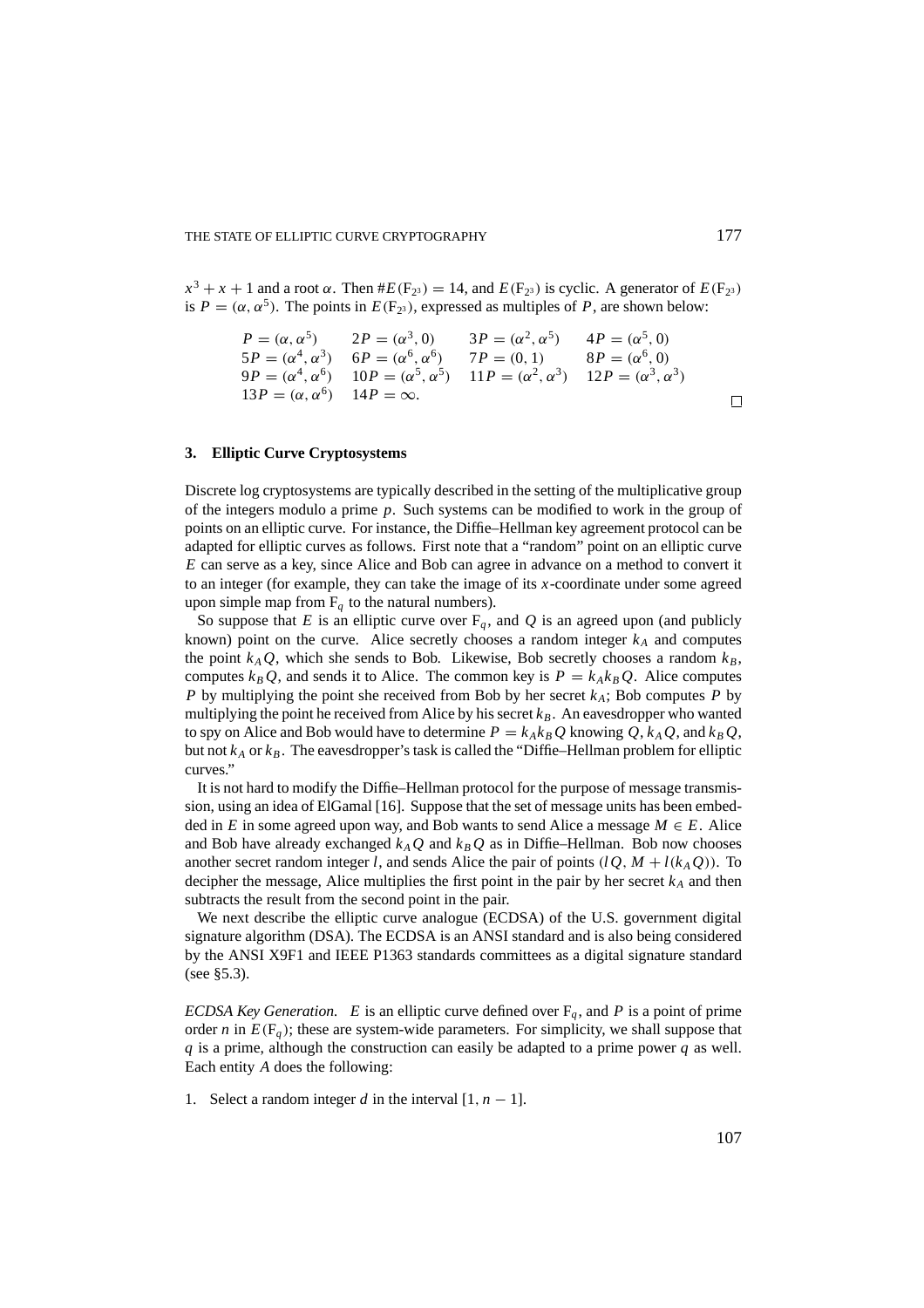- 2. Compute  $Q = dP$ .
- 3. *A*'s public key is *Q*; *A*'s private key is *d*.

*ECDSA Signature Generation.* To sign a message *m*, *A* does the following:

- 1. Select a random integer *k* in the interval  $[1, n 1]$ .
- 2. Compute  $k P = (x_1, y_1)$  and  $r = x_1$  mod *n* (where  $x_1$  is regarded as an integer between 0 and  $q - 1$ ). If  $r = 0$  then go back to step 1.<sup>1</sup>
- 3. Compute  $k^{-1}$  mod *n*.
- 4. Compute  $s = k^{-1}{h(m) + dr}$  mod *n*, where *h* is the Secure Hash Algorithm (SHA-1) [57]). If  $s = 0$ , then go back to step 1.<sup>2</sup>
- 5. The signature for the message *m* is the pair of integers (*r*,*s*).

*ECDSA Signature Verification.* To verify *A*'s signature (*r*,*s*) on *m*, *B* should do the following:

- 1. Obtain an authenticated copy of *A*'s public key *Q*.
- 2. Verify that *r* and *s* are integers in the interval  $[1, n 1]$ .
- 3. Compute  $w = s^{-1} \text{ mod } n$  and  $h(m)$ .
- 4. Compute  $u_1 = h(m)w \mod n$  and  $u_2 = rw \mod n$ .
- 5. Compute  $u_1P + u_2Q = (x_0, y_0)$  and  $v = x_0 \text{ mod } n$ .
- 6. Accept the signature if and only if  $v = r$ .

*Discussion.* The only significant difference between ECDSA and DSA is in the generation of *r*. The DSA does this by taking the random element ( $\alpha^k$  mod *p*) and reducing it modulo *q*, thus obtaining an integer in the interval  $[1, q - 1]$ . (In the DSA, *q* is a 160-bit prime divisor of  $p-1$ , and  $\alpha$  is an element of order  $q$  in  $F_p^*$ .) The ECDSA generates the integer *r* in the interval  $[1, n - 1]$  by taking the *x*-coordinate of the random point *kP* and reducing it modulo *n*.

To obtain a security level similar to that of the DSA, the parameter *n* should have about 160 bits. If this is the case, then DSA and ECDSA signatures have the same bitlength (320 bits).

Instead of using system-wide parameters, we could fix the underlying finite field  $F_q$  for all entities, and let each entity select its own elliptic curve *E* and point  $P \in E(\mathbb{F}_q)$ . In this case, the defining equation for  $E$ , the point  $P$ , and the order  $n$  of  $P$  must also be included in the entity's public key. If the underlying field  $F_q$  is fixed, then hardware or software can be built to optimize computations in that field. At the same time, there are an enormous number of choices of elliptic curves  $E$  over the fixed  $F_q$ .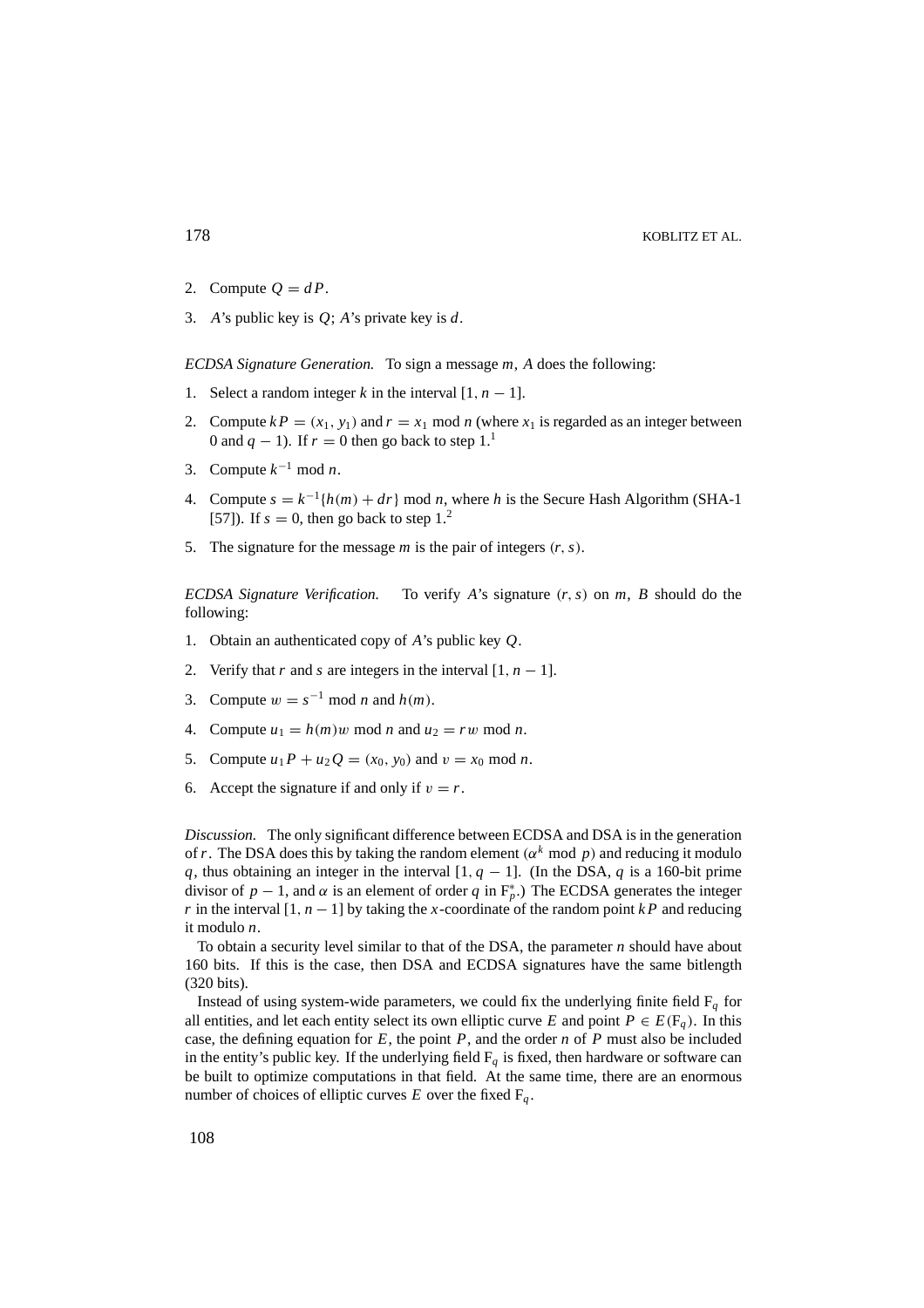### **4. Security**

The basis for the security of elliptic curve cryptosystems such as the ECDSA is the apparent intractability of the following *elliptic curve discrete logarithm problem* (ECDLP): given an elliptic curve *E* defined over  $F_q$ , a point  $P \in E(F_q)$  of order *n*, and a point  $Q \in E(F_q)$ , determine the integer *l*,  $0 \le l \le n - 1$ , such that  $Q = lP$ , provided that such an integer exists.

The Pohlig–Hellman algorithm [62] reduces the determination of*l* to the determination of *l* modulo each of the prime factors of *n*. Hence, in order to achieve the maximum possible security level, *n* should be prime. The best algorithm known to date for ECDLP is the Pollard  $\rho$ -method [63], as modified by Gallant, Lambert and Vanstone [18], and Wiener  $P$ <sup>1</sup> and *ρ*-method [65], as modified by Ganant, Lambert and Vanstone [16], and whener and Zuccherato [82], which takes about  $(\sqrt{\pi n})/2$  steps, where a *step* here is an elliptic curve addition. Van Oorschot and Wiener [59, 60] showed how the Pollard  $\rho$ -method can be parallelized so that if *r* processors are used, then the expected number of steps by each processor before a single discrete logarithm is obtained is ( <sup>√</sup>π*n*)/(2*r*). For elliptic curves *E* defined over a subfield  $F_{2^l}$  of  $F_{2^m}$ , the parallelized Pollard  $\rho$ -method for the ECDLP in *E* defined over a subfield  $F_2$ <sup>*i*</sup> of  $F_2$ <sup>*m*</sup>, the parametrized Ponard *p*-inethod for the ECDL  $E(F_2<sup>m</sup>)$  can be sped up to an expected running time of  $(\sqrt{\pi n l/m})/(2r)$  (see [18, 82]).

An elliptic curve *E* over  $F_p$  is said to be *prime-field-anomalous* if  $#E(F_p) = p$ . Semaev [72], Smart [77] and Satoh and Araki [64] independently showed how to efficiently compute an isomorphism between  $E(F_p)$ , where *E* is a prime-field-anomalous curve, and the *additive* group of  $F_p$ . This gives a polynomial-time algorithm for the ECDLP in  $E(F_p)$ . The attack does not appear to extend to any other class of elliptic curves. Consequently, by verifying that the number of points on an elliptic curve does not equal the cardinality of the underlying field, one can easily ensure that the Semaev–Smart–Satoh–Araki attack does not apply.

Menezes, Okamoto and Vanstone (MOV) ([49]; see also Menezes [48]) used the Weil pairing on an elliptic curve *E* to embed the group  $E(F_q)$  in the multiplicative group of the field  $F_{q^k}$  for some integer *k*. This reduces the ECDLP in  $E(F_q)$  to the discrete logarithm problem (DLP) in  $F_{q^k}^*$ . A necessary condition for  $E(F_q)$  to be embedded in  $F_{q^k}^*$  is that *n* divide  $q^k - 1$ ; and in [5] it is proved that this condition is also sufficient under a mild assumption.<sup>3</sup> Now in  $F_{q^k}^*$  we can hope to use a version of the index-calculus algorithm with subexponential running time

$$
\exp((c + o(1))(\log q^k)^{1/3} (\log \log q^k)^{2/3}).\tag{4}
$$

See Coppersmith [12] for the case when *q* a power of 2, and Gordon [21] and Schirokauer [67] for the case when *q* is a prime and  $k = 1$ . No algorithm with running time (4) is known when  $q$  is odd and  $k > 1$ , but we adopt the "optimistic" supposition that the time estimate (4) is the complexity of the discrete logarithm problem in  $F^*_{q^k}$  for all *q* and  $k \ge 1$ .

Note that *k* must be less than  $\log^2 q$ , since otherwise the index-calculus algorithm for  $F^*_{q^k}$ will take fully exponential time (in  $log q$ ). For the very special class of supersingular curves, it is known that  $k \leq 6$ . For these curves, the MOV reduction gives a subexponential-time algorithm for the ECDLP. However, a randomly generated elliptic curve has an exponentially small probability of being supersingular; and, as shown by Koblitz [33] (see also Balasubramanian and Koblitz [5]), for most randomly generated elliptic curves we have  $k > \log^2 a$ .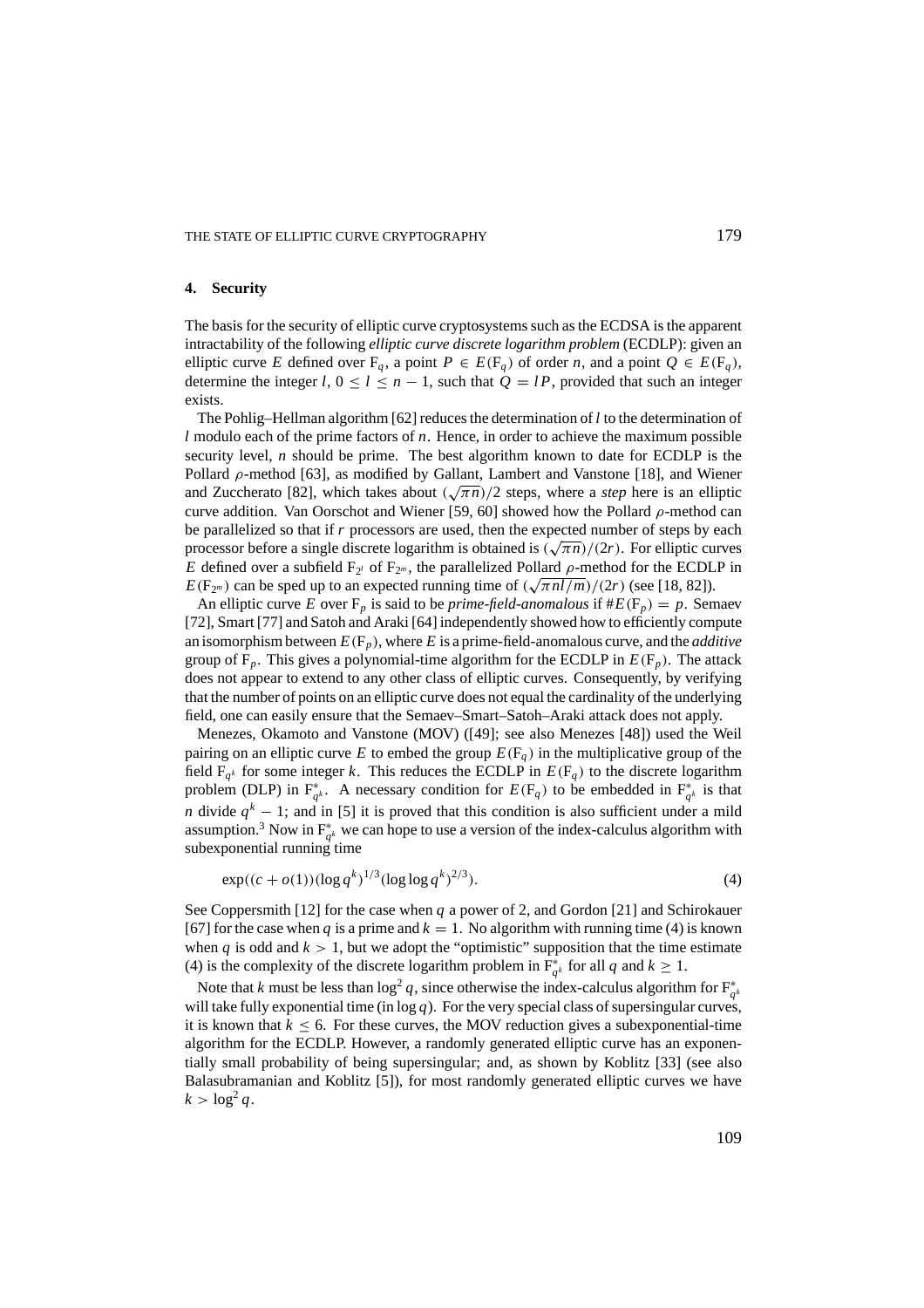No subexponential-time algorithm is known for the ECDLP for any class of elliptic curves other than the ones discussed above. Miller [52] discusses the index-calculus method as it might apply to elliptic curve groups. He comments that unlike in the case of  $F_q^*$ , where there are natural candidates for the factor base  $\Gamma$  (prime numbers of small size or small degree irreducible polynomials), there appear to be no likely candidates in  $E(F_q)$ . The most natural ones for elliptic curves over  $F_p$  seem to be points of small height in  $E(Q)$ , Q the field of rational numbers (the height of a point is related to the number of bits needed to represent the point). However, Miller points out that there are very few points of small height in  $E(Q)$ . Furthermore, even if such a set  $\Gamma$  exists, finding an efficient method for lifting a point in  $E(F_p)$  to a point in  $E(Q)$  looks hopeless. Miller's argument against the possibility of index-calculus attacks has been elaborated on and explored in more detail by J. Silverman and Suzuki [76], who support his conclusions.

A very interesting line of attack on the ECDLP was recently proposed by J. Silverman [75]. His "xedni calculus" turns the index calculus method "on its head" (hence the name). Given a discrete log problem on an elliptic curve over  $F_p$ , he first lifts the points in question (actually, *r* different integer linear combinations of them, where  $r \leq 9$ ) to points in the plane over Q, and then he considers elliptic curves  $E(Q)$  that pass through these  $r$  points. If  $E(Q)$  can be chosen to have rank  $\langle r - i.e.,$  so that there is an integer linear dependence relation among the *r* points — then the ECDLP is solved. In general, the probability of rank  $\langle r \rangle$  is negligible. However, Silverman's idea is to impose a number of "Mestre conditions" modulo  $\ell$  for small primes  $\ell$  in order to increase this probability. (Each Mestre condition [51] forces  $#E(F_\ell)$  to be as small as possible.) Although the xedni calculus attack is clever and elegant, a careful analysis [25] showed that it is extremely impractical. One intriguing aspect of Silverman's algorithm is that it can be adapted (with no important changes) to solve both the discrete log problem in the multiplicative group of  $F_p$  and the integer factorization problem. Thus, if it had turned out to be efficient, it would have attacked all major public-key cryptosystems that are in practical use.

Other work has treated problems that are related to the ECDLP. Frey and Rück [17] used a variant of the Tate pairing for abelian varieties over local fields to extend the MOV reduction algorithm to jacobian groups of curves of genus *g* over finite fields. Adleman, DeMarrais and Huang [1] (see also Stein, Müller and Thiel [80]) presented a subexponential-time algorithm for the discrete logarithm problem in the jacobian of a large genus hyperelliptic curve over a finite field. More precisely, there exists a number  $c, 0 < c \le 2.181$ , such that for all sufficiently large  $g \ge 1$  and all odd primes p with  $\log p \le (2g + 1)^{0.98}$ , the expected running time of the algorithm for computing logarithms in the jacobian of a genus *g* hyperelliptic curve over  $F_p$  is conjectured to be

$$
\exp((c + o(1))(\log p^{2g+1})^{1/2}(\log \log p^{2g+1})^{1/2}).
$$

However, in the case of elliptic curves (which are hyperelliptic curves of genus  $g = 1$ ) the algorithm is worse than naive exhaustive search.

In 1994, Scheidler, Buchmann and Williams [65] used a non-group structure, the socalled infrastructure of the principal ideals of a real quadratic number field, to implement the Diffie–Hellman key agreement protocol. To overcome some difficulties with implementing such a scheme, Scheidler, Stein and Williams [66] extended the ideas to (odd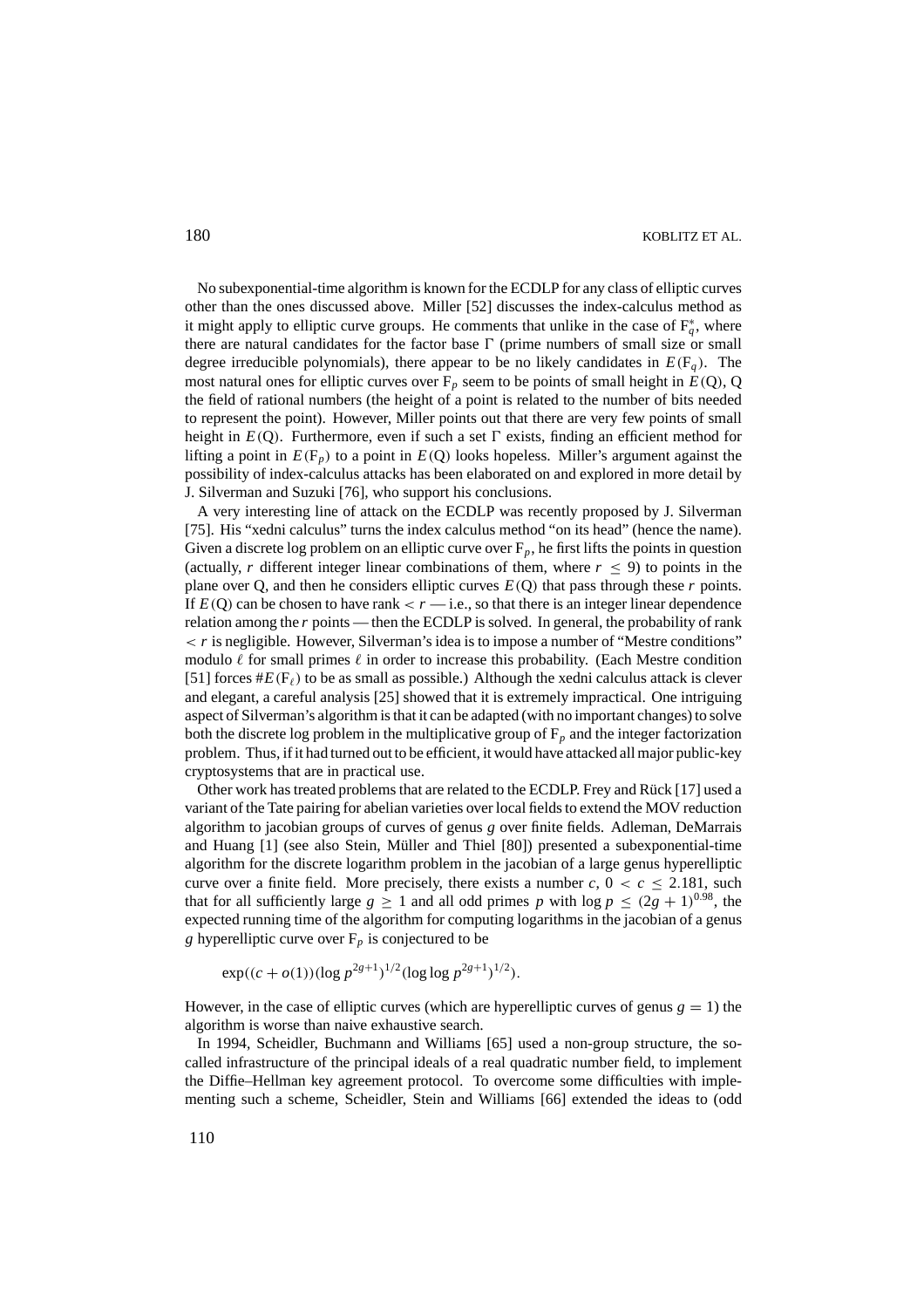*Table 1.* Computing power needed to compute elliptic curve logarithms with the Pollard  $\rho$ -method.

| Field size<br>(in bits) | Size of $n$<br>(in bits) | $(\sqrt{\pi n})/2$ | MIPS years           |
|-------------------------|--------------------------|--------------------|----------------------|
| 163                     | 160                      | 280                | $8.5 \times 10^{11}$ |
| 191                     | 186                      | 293                | $7.0 \times 10^{15}$ |
| 239                     | 234                      | $2^{117}$          | $1.2 \times 10^{23}$ |
| 359                     | 354                      | $2^{177}$          | $1.3 \times 10^{41}$ |
| 431                     | 426                      | $2^{213}$          | $9.2 \times 10^{51}$ |

characteristic) real quadratic congruence function fields; see also Müller, Vanstone and Zuccherato [54] for the case of even characteristic quadratic congruence function fields. Stein [79] (and Zuccherato [85] in the case of even characteristic) showed that the discrete logarithm problem in real quadratic congruence function fields of genus 1 is equivalent to the ECDLP. No subexponential-time algorithm is known for the former problem.

The security of the elliptic curve Diffie–Hellman key agreement protocol relies on the intractability of the elliptic curve Diffie–Hellman problem (ECDHP): given an elliptic curve *E* defined over  $F_q$  and points *P*,  $k_1P$ ,  $k_2P \in E(F_q)$ , compute the point  $k_1k_2P$ . Clearly ECDHP polynomial-time reduces to ECDLP. Boneh and Lipton [8] proved that if the ECDLP cannot be solved in subexponential time, then neither can ECDHP.

*Software Attacks.* We assume that a million-instructions-per-second (MIPS) machine can perform  $4 \times 10^4$  elliptic curve additions per second, i.e., about  $2^{40}$  elliptic curve additions per year. (This estimate is indeed conservative – an application-specific integrated circuit (ASIC) for performing elliptic curve additions over the field  $F_{2^{155}}$  (see [3]) has a 40 MHz clock-rate and can perform roughly 40,000 elliptic curve operations per second. Also, the software implementation by Schroeppel *et al* [71] on a SPARC IPC (rated at 25 MIPS) performs 2,000 elliptic curve additions per second.) The term *MIPS year* denotes the computational power of a MIPS computer utilized for one year. Table 1 shows the computing power required for various values of *n* to compute a single discrete logarithm using the Pollard ρ-method.

For instance, if 10,000 computers each rated at 1,000 MIPS are available, and  $n \approx 2^{160}$ , then a single elliptic curve discrete logarithm can be computed in 85,000 years. Odlyzko [58] has estimated that if 0.1% of the world's computing power were available for one year to work on a collaborative effort to break some challenge cipher, then the computing power available would be  $10^8$  MIPS years in 2004 and between  $10^{10}$  and  $10^{11}$  MIPS years in 2014.

To put the numbers in Table 1 in some perspective, Table 2 (due to Odlyzko [58]) shows the estimated computing power required to factor integers with current versions of the general number field sieve.

*Hardware Attacks.* For well-funded attackers, a more promising approach might be to build special-purpose hardware for a parallel search using the Pollard  $\rho$ -method. Van Oorschot and Wiener [59] provide a detailed study of such a possibility. In their 1994 study, they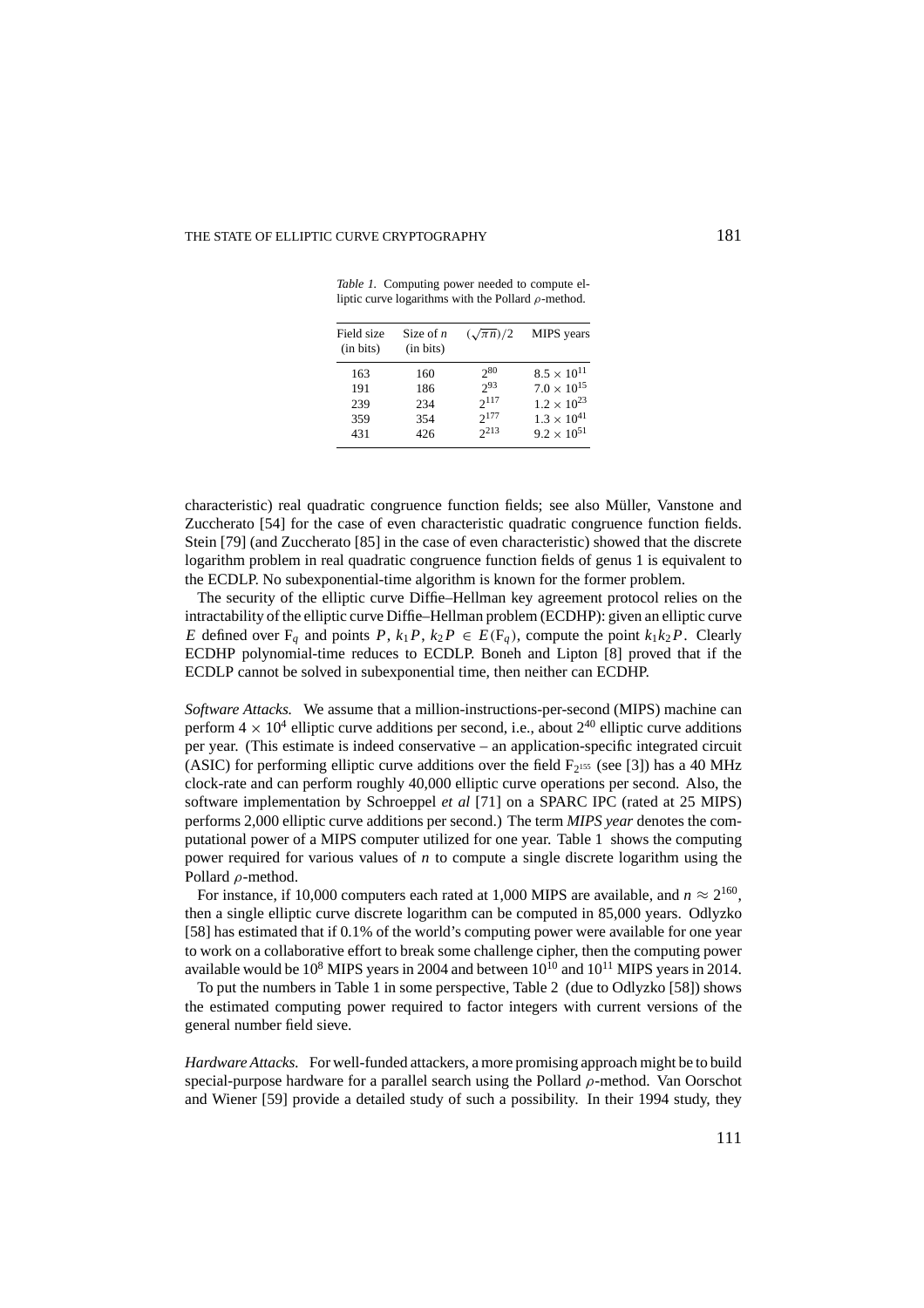# 182 KOBLITZ ET AL.

Bitsize of integer MIPS years to be factored 512  $3 \times 10^4$ 768  $2 \times 10^8$ <br>1024  $3 \times 10^{11}$  $3 \times 10^{11}$  $1280 \qquad \qquad 1 \times 10^{14}$  $3\times10^{16}$  $3\times10^{20}$ 

*Table 2.* Computing power needed to factor integers using the general number field sieve.

estimated that if  $n \approx 10^{36} \approx 2^{120}$ , then a machine with  $m = 325{,}000$  processors that could be built for about US\$10 million would compute a single discrete logarithm in about 35 days.

*Discussion.* It should be pointed out that in the software and hardware attacks described above, computation of a single elliptic curve discrete logarithm has the effect of revealing a *single* user's private key. Roughly the same effort must be repeated in order to determine another user's private key.

In [6], Blaze *et al* report on the minimum key lengths required for secure symmetric-key encryption schemes. They come to the following conclusions:

To provide adequate protection against the most serious threats – well-funded commercial enterprises or government intelligence agencies – keys used to protect data today should be at least 75 bits long. To protect information adequately for the next 20 years in the face of expected advances in computing power, keys in newlydeployed systems should be at least 90 bits long.

Extrapolating these conclusions to the case of elliptic curves, we see that *n* should be at least 150 bits for short-term security and at least 180 bits for medium-term security. This extrapolation is justified by the following considerations:

- 1. Exhaustive search through a *k*-bit symmetric-key cipher takes about the same time as the Pollard ρ-algorithm applied to an elliptic curve having a 2*k*-bit parameter *n*.
- 2. Exhaustive searches with a symmetric-key cipher and the Pollard  $\rho$ -algorithm can both be parallelized with a linear speedup.
- 3. A basic operation with elliptic curves (addition of two points) is computationally more expensive than a basic operation in a symmetric-key cipher (encryption of one block).
- 4. In both symmetric-key ciphers and elliptic curve systems, a "break" has the same effect: it recovers a single private key.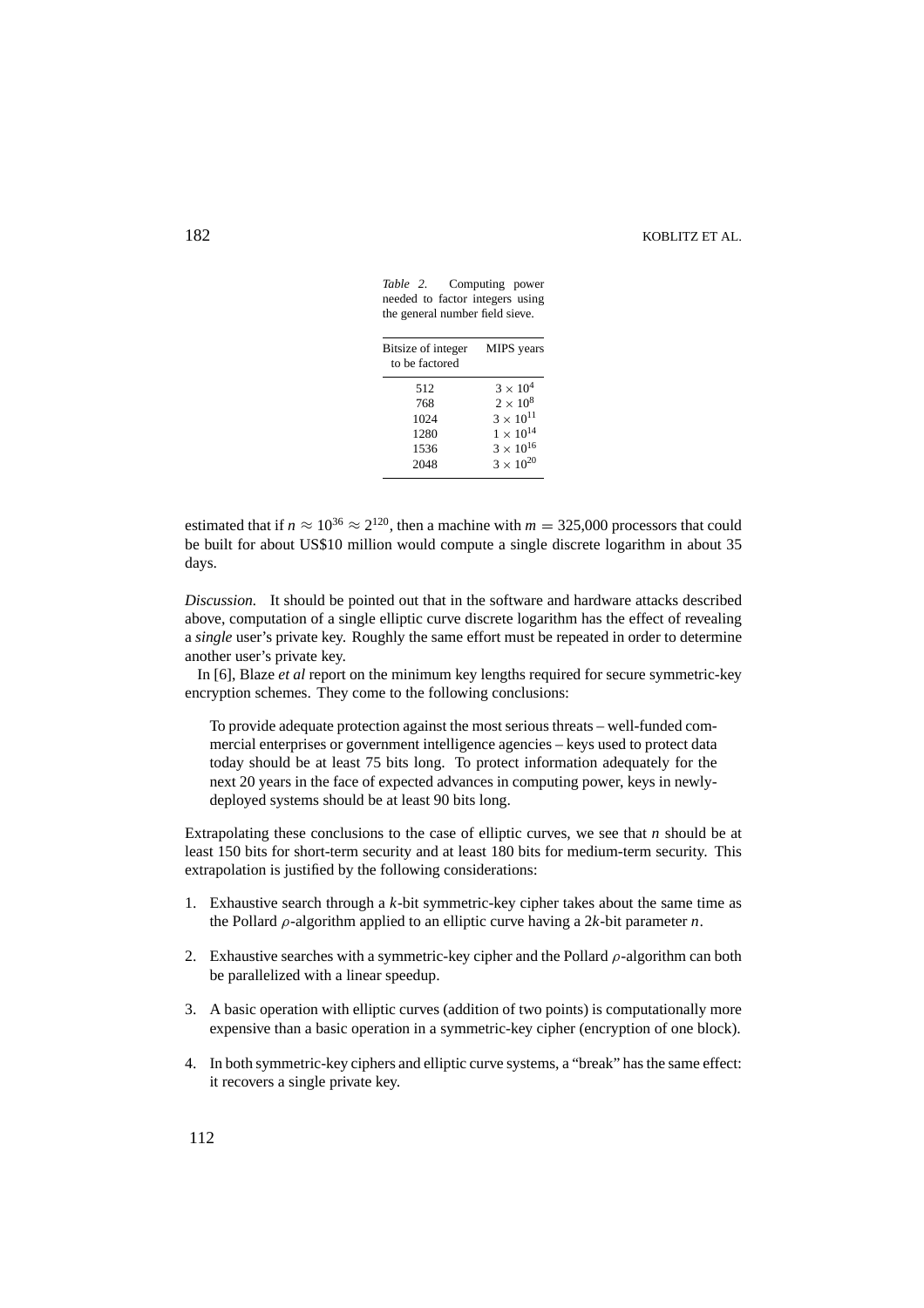### **5. Implementation Issues**

Since the elliptic curve discrete logarithm problem appears to be harder that the discrete logarithm problem in  $F_p^*$  (or the problem of factoring a composite integer *n*), one can use an elliptic curve group that is significantly smaller that  $F_p^*$  (respectively, *n*). For example, an elliptic curve  $E(F_q)$  with a point  $P \in E(F_q)$  whose order is a 160-bit prime offers approximately the same level of security as DSA with a 1024-bit modulus *p* and RSA with a 1024-bit modulus *n*.

In order to get a rough idea of the computational efficiency of elliptic curve systems, let us compare the times to compute

- (i) *kP* where  $P \in E(F_{2^m})$ , *E* is a non-supersingular curve,  $m \approx 160$ , and *k* is a random 160-bit integer (this is an operation in ECDSA); and
- (ii)  $\alpha^k$  mod p, where p is a 1024-bit prime and k is a random 160-bit integer (this is an operation in DSA).

Let us assume that a field multiplication in  $F_q$ , where  $\log_2 q = l$ , takes  $l^2$  bit operations; then a modular multiplication in (ii) takes  $(1024/160)^2 \approx 41$  times longer than a field multiplication in (i). Computation of  $kP$  by repeated doubling and adding on the average requires 160 elliptic curve doublings and 80 elliptic curve additions. From the addition formula for non-supersingular curves (see §2), we see that an elliptic curve addition or doubling requires 1 field inversion and 2 field multiplications. (The cost of field addition is negligible, as is the cost of a field squaring especially if a normal basis representation is used.) Assume also that the time to perform a field inversion is equivalent to that of 3 field multiplications (this is what has been reported in practice; see Schroeppel *et al* [71] and De Win *et al* [83]). Hence, computing *k P* requires the equivalent of 1200 field multiplications, or  $1200/41 \approx 29$  1024-bit modular multiplications. On the other hand, computing  $\alpha^k$  mod *p* by repeated squaring and multiplying requires an average of 240 1024-bit modular multiplications. Thus, the operation in (i) can be expected to be about 8 times faster than the operation in (ii).<sup>4</sup> Since multiplication in  $F_{2^m}$  is in fact substantially faster than modular multiplication, even more impressive speedups can be realized in practice.

Another important consequence of using a smaller group in elliptic curve systems is that low-cost and low-power implementations are feasible in restricted computing environments, such as smart cards, pagers, hand-held computers, and cellular telephones. For example, an ASIC built for performing elliptic curve operations over the field  $F_{2^{155}}$  (see Agnew, Mullin and Vanstone [3]) has only 12,000 gates and would occupy less that 5% of the area typically designated for a smart card processor. By comparison, a chip designed to do modular multiplication of 512-bit numbers (see Ivey *et al* [24]) has about 50,000 gates, while the chip designed to do field multiplications in F2593 (see Agnew *et al* [2]) has about 90,000 gates.

Another advantage of elliptic curve systems is that the underlying field  $F_q$  and a representation for its elements can be selected so that the field arithmetic (addition, multiplication, and inversion) can be optimized. This is not the case for systems based on discrete log (re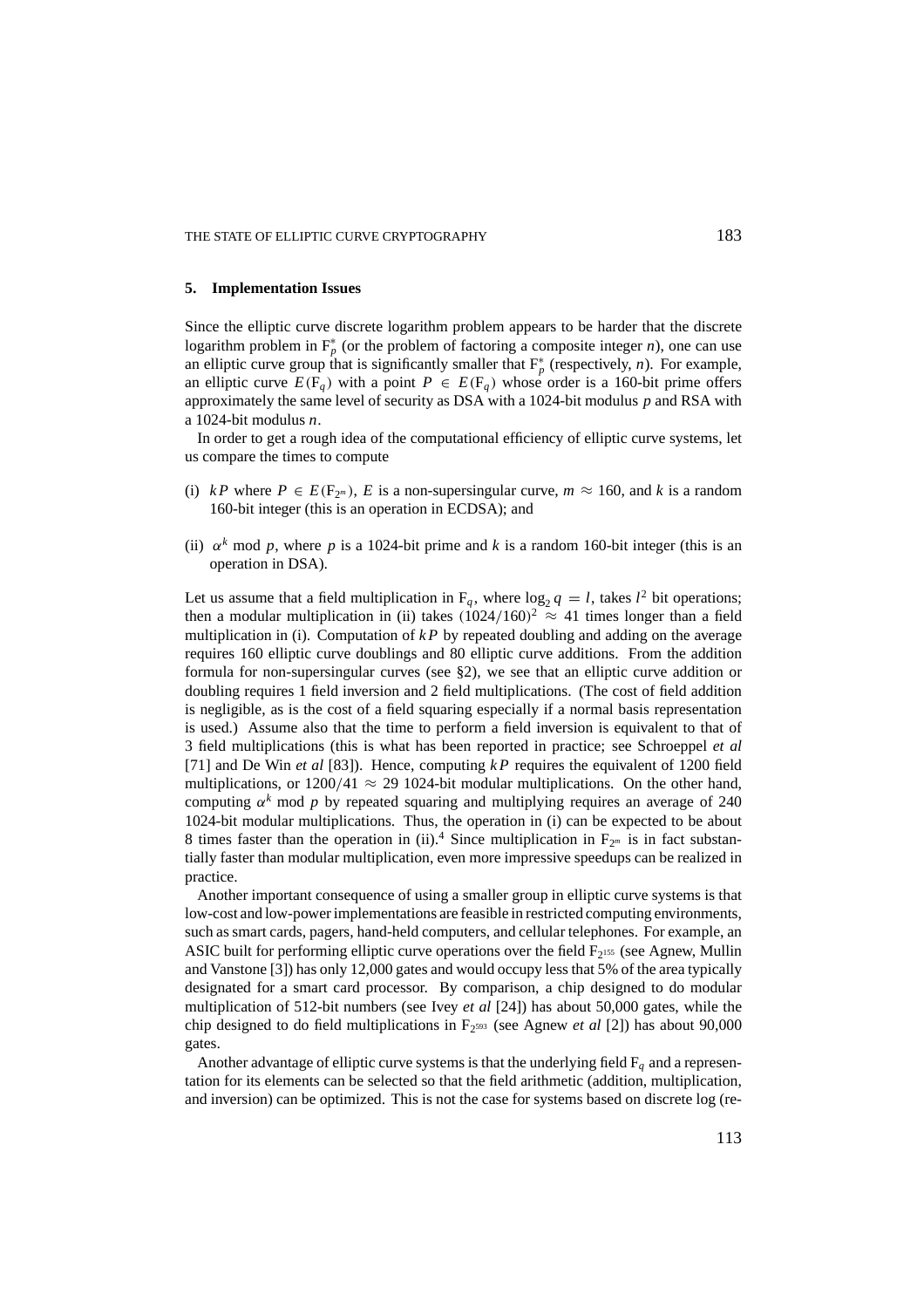spectively, integer factorization), where the prime modulus *p* (respectively, the composite modulus  $n$ ) should not be chosen to have a special form that would be likely to make the cryptanalyst's task easier (using the number field sieve).

With our current knowledge, elliptic curve systems over prime order fields  $F_p$  appear to provide the same level of security as elliptic curve systems over characteristic two fields  $F_{2^m}$  when  $p \approx 2^m$ . Because it appears that arithmetic in  $F_{2^m}$  can be implemented more efficiently in hardware and software than arithmetic in  $F_p$  (on platforms where specialized arithmetic co-processors for performing the finite field arithmetic are not available), elliptic curves over  $F_{2^m}$  have seen wider use in commercial implementations.

Construction of an elliptic curve cryptosystem requires some basic steps:

- 1. Selecting an underlying field  $F_q$ .
- 2. Selecting a representation for the elements of  $F_a$ .
- 3. Implementing the arithmetic in  $F_q$ .
- 4. Selecting an appropriate elliptic curve  $E$  over  $F_q$ .
- 5. Implementing the elliptic curve operations in *E*.

§5.1 surveys some of the field representations used in elliptic curve implementations that have been reported in the literature. Techniques for selecting suitable elliptic curves are discussed in §5.2. Finally, §5.3 summarizes the current efforts underway to standardize elliptic curve cryptosystems.

## *5.1. Representation of the Underlying Field*

The representation used for the elements of the underlying field  $F_q$  can have a significant impact on the feasibility, cost, and speed of an elliptic curve system. It must be emphasized, however, that the representation used for a particular field  $F_q$  does not appear to affect its security.

*Elliptic Curves over*  $F_p$ *.* To minimize the time to perform modular multiplication, the prime *p* may be chosen to be of the form  $p = 2<sup>k</sup> - 1$  (called a *Mersenne prime*); see the patent of Crandall [13]. See De Win *et al* [84] for a report of a software implementation of ECDSA over  $F_p$ , and Bailey and Paar [4] for an implementation report of elliptic curve arithmetic over finite fields  $F_{p^m}$  where p is of the form  $2^k \pm c$  for some small c.

*Elliptic Curves over*  $F_{2^m}$ *.* The field  $F_{2^m}$  can be viewed as a vector space of dimension *m* over F<sub>2</sub>. That is, there exists a set of *m* elements  $\{\alpha_0, \alpha_1, \ldots, \alpha_{m-1}\}\$  in F<sub>2</sub><sup>*m*</sup> such that each  $\alpha \in F_{2^m}$  can be written uniquely in the form

$$
\alpha = \sum_{i=0}^{m-1} a_i \alpha_i, \quad \text{where } a_i \in \{0, 1\}.
$$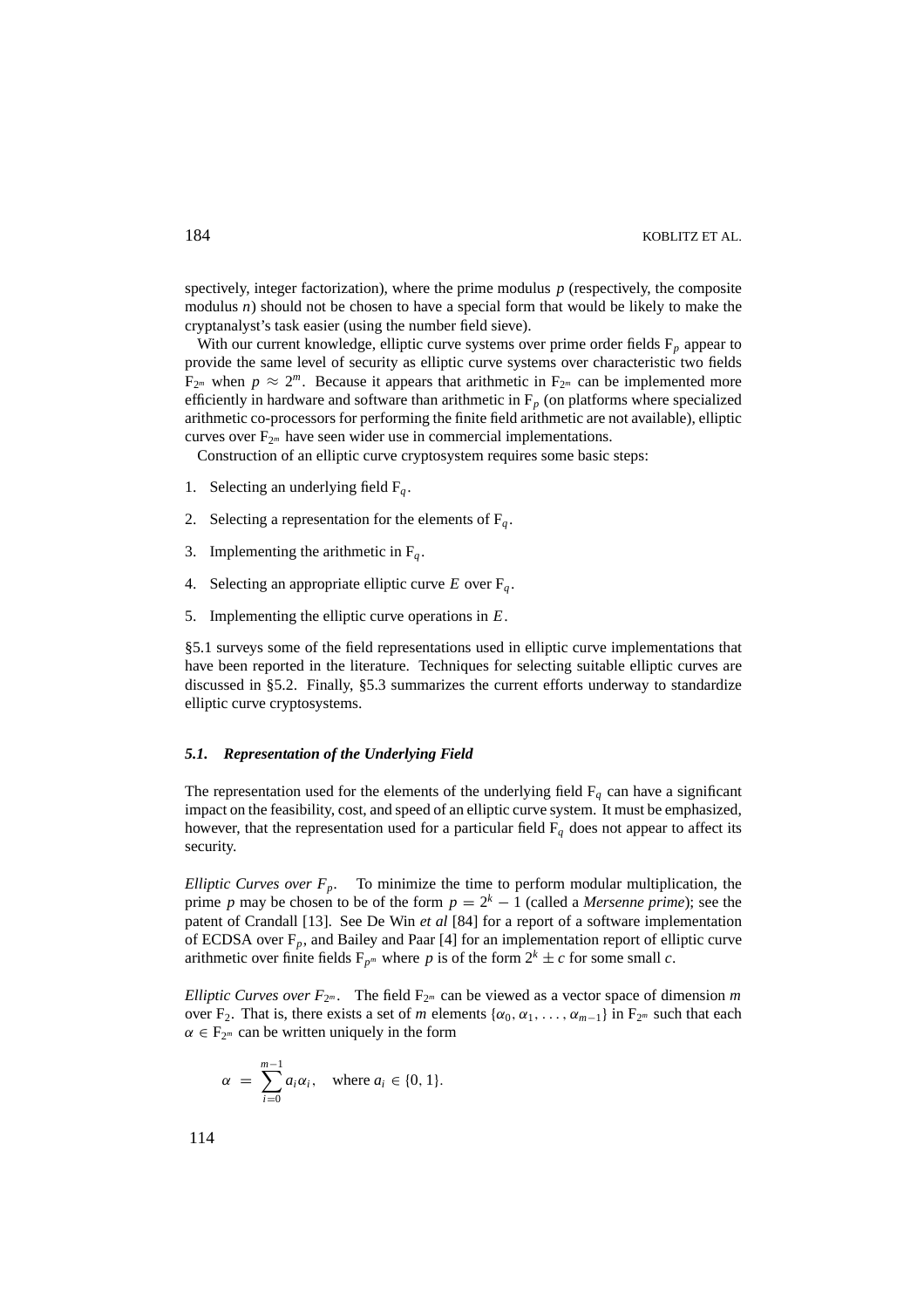We can then represent  $\alpha$  as the binary vector  $(a_0, a_1, \ldots, a_{m-1})$ . Addition of field elements is performed by bitwise XOR-ing the vector representations. There are many different bases of  $F_{2^m}$  over  $F_2$ .

#### 1. *Trinomial bases*

If  $f(x)$  is an irreducible polynomial of degree *m* over  $F_2$ , then the field  $F_{2^m}$  can be represented as the set of polynomials of degree less than  $m$  over  $F_2$ , where multiplication of polynomials is performed modulo  $f(x)$ . That is, in the above notation  $\alpha_i = x^i$ , 0 ≤ *i* ≤ *m* − 1. Such a representation is called a *polynomial basis representation*. A *trinomial basis representation* is a polynomial basis representation in which the polynomial  $f(x)$  has the form  $f(x) = x^m + x^k + 1$ . Such representations have the advantage that reduction modulo  $f(x)$  can be performed efficiently, both in software and in hardware. For a detailed description of the field arithmetic in  $F<sub>2155</sub>$  using a trinomial basis representation, see Schroeppel *et al* [71].

2. *Optimal normal bases*

A *normal basis* of  $F_{2^m}$  over  $F_2$  is a basis of the form

 $\{\beta, \beta^2, \beta^{2^2}, \ldots, \beta^{2^{m-1}}\},\$ 

where  $\beta \in F_{2^m}$ ; such a basis always exists. Since squaring is a linear operator in  $F_{2^m}$ , we have

$$
\alpha^2 = \sum_{i=0}^{m-1} a_i \beta^{2^{i+1}} = \sum_{i=0}^{m-1} a_{i-1} \beta^{2^i} = (a_{m-1}, a_0, \dots, a_{m-2}).
$$

Thus, a normal basis representation of  $F_{2<sup>m</sup>}$  has the advantage that squaring a field element is accomplished by a simple rotation of the vector representation, an operation that is easily implemented in hardware.

Multiplication in a normal basis representation is more complicated. The so-called *optimal normal bases*<sup>5</sup> (see Mullin *et al* [55]) appear to give the most efficient implementation of field arithmetic (with respect to both speed and complexity of hardware architecture). For a report on a hardware implementation of an elliptic curve cryptosystem over  $F_2$ <sup>155</sup> using an optimal normal basis, see Agnew, Mullin and Vanstone [3].

Another advantage of normal bases is that square roots of elements in  $F_{2<sup>m</sup>}$  can be efficiently computed. This is useful for recovering points when using the following compression technique. Let  $P = (x_1, y_1)$  be a point on the elliptic curve  $y^2 + xy =$  $x^3 + ax^2 + b$  defined over  $F_{2^m}$ . Define  $\tilde{y}_1$  to be 0 if  $x_1 = 0$ ; if  $x_1 \neq 0$ , then  $\tilde{y}_1$  is defined to be the rightmost bit of the field element  $y_1x_1^{-1}$ . *P* can now be represented as  $(x_1, \tilde{y}_1)$ . Given  $x_1$  and  $\tilde{y}_1$ ,  $y_1$  can be recovered using the following technique from Menezes and Vanstone [50]. First, if  $x_1 = 0$ , then  $y_1 = \sqrt{b}$ . If  $x_1 \neq 0$ , then the change of variables  $(x, y) \rightarrow (x, xz)$  transforms the curve equation to  $z^2 + z = x + a + bx^{-2}$ . Compute  $\alpha = x_1 + a + bx_1^{-2}$ . To solve the quadratic equation  $z^2 + z = \alpha$ , let  $z = (z_0, z_1, \ldots, z_{m-1})$  and  $\alpha = (a_0, a_1, \ldots, a_{m-1})$  be the vector representations of z and  $\alpha$ , respectively. Then  $z^2 + z = (z_{m-1} + z_0, z_0 + z_1, \ldots, z_{m-2} + z_{m-1})$ . Each choice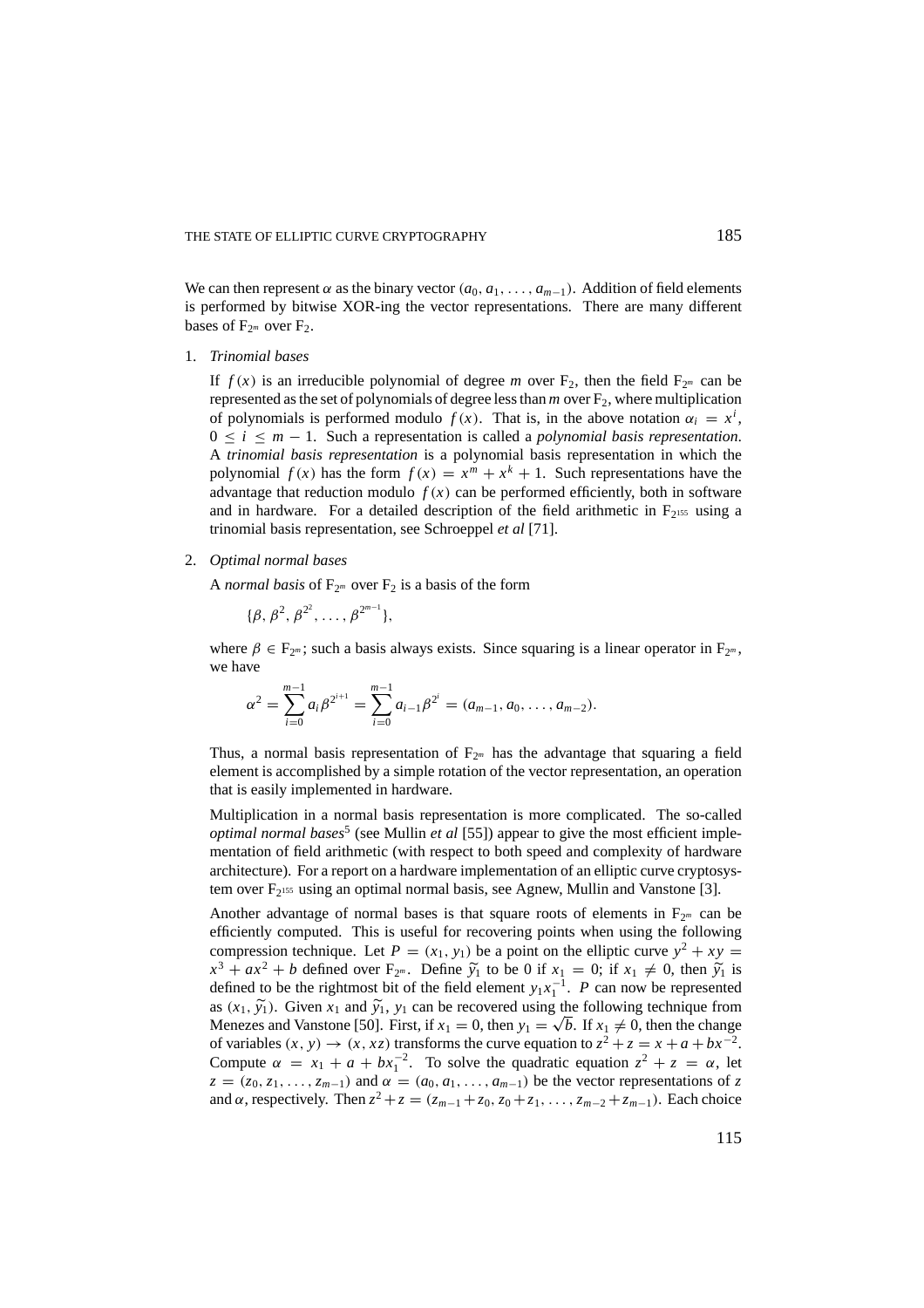$z_0 = 0$  or  $z_0 = 1$  uniquely determines a solution  $\overline{z}$  to  $z^2 + z = \alpha$ , by comparing the components of  $z^2 + z$  and  $\alpha$ . The correct solution  $\overline{z}$  is selected by comparison with the bit  $\widetilde{y}_1$ . Finally,  $y_1$  is recovered as  $y_1 = x_1 \overline{z}$ .

3. *Using subfields*

Suppose that  $m = lr$ , where *l* is small (e.g.,  $l = 8$  or  $l = 16$ ). Then the field  $F_{2^m}$  can be viewed as an extension field of degree *r* over  $F_2$ . If { $\alpha_0, \alpha_1, \ldots, \alpha_{r-1}$ } is a basis for  $F_{2^m}$  over  $F_{2^l}$ , then each element  $\alpha \in F_{2^m}$  can be uniquely written in the form

$$
\alpha = \sum_{i=0}^{r-1} a_i \alpha_i, \quad \text{where } a_i \in F_{2^i}.
$$

Field multiplication in  $F_{2^m}$  now involves performing several operations in the field  $F_{2l}$ . Since *l* is small, arithmetic in  $F_{2l}$  can be sped up significantly, for example, by precomputing "log" and "antilog" tables. The drawback of this method is the space required for the tables. See Harper, Menezes and Vanstone [23] for an implementation report when *l* = 8, and De Win *et al* [83] and Guajardo and Paar [22] for a report when  $l = 16$ .

# *5.2. Selecting an Appropriate Elliptic Curve*

By an "appropriate" elliptic curve, we mean an elliptic curve *E* defined over a finite field  $F_q$  satisfying the following conditions:

- (i) To resist the Pollard  $\rho$ -attack mentioned in §4, # $E(F_a)$  should be divisible by a sufficiently large prime *n* (for example,  $n > 2^{160}$ ).
- (ii) To resist the Semaev–Smart–Satoh–Araki attack mentioned in §4,  $#E(F_q)$  should not be equal to *q*.
- (iii) To resist the MOV reduction attack mentioned in §4, *n* should not divide  $q^k 1$  for all  $1 \leq k \leq C$ , where C is large enough so that it is computationally infeasible to find discrete logarithms in  $F_{q^C}^*$ . (*C* = 20 suffices in practice.)

We shall say that a positive integer *u* is *B-almost prime* if *u* is divisible by a prime factor  $\geq u/B$ .

Below we give an overview of four techniques for selecting an appropriate elliptic curve.

*Using Hasse's Theorem.* This technique can be used for picking curves over  $F_{2^m}$  where m is divisible by a small integer  $l \geq 1$ .

If *E* is an elliptic curve defined over  $F_q$ , then *E* can be viewed as an elliptic curve over any extension  $F_{q^k}$  of  $F_q$ ;  $E(F_q)$  is a subgroup of  $E(F_{q^k})$ . Hasse's theorem enables one to compute  $#E(F_{q^k})$  from  $#E(F_q)$  as follows. Let  $t = q + 1 - #E(F_q)$ . Then  $#E(F_{q^k}) =$  $q^k + 1 - \alpha^k - \beta^k$ , where  $\alpha$  and  $\beta$  are complex numbers determined from the factorization of  $1 - tT + qT^2 = (1 - \alpha T)(1 - \beta T)$ .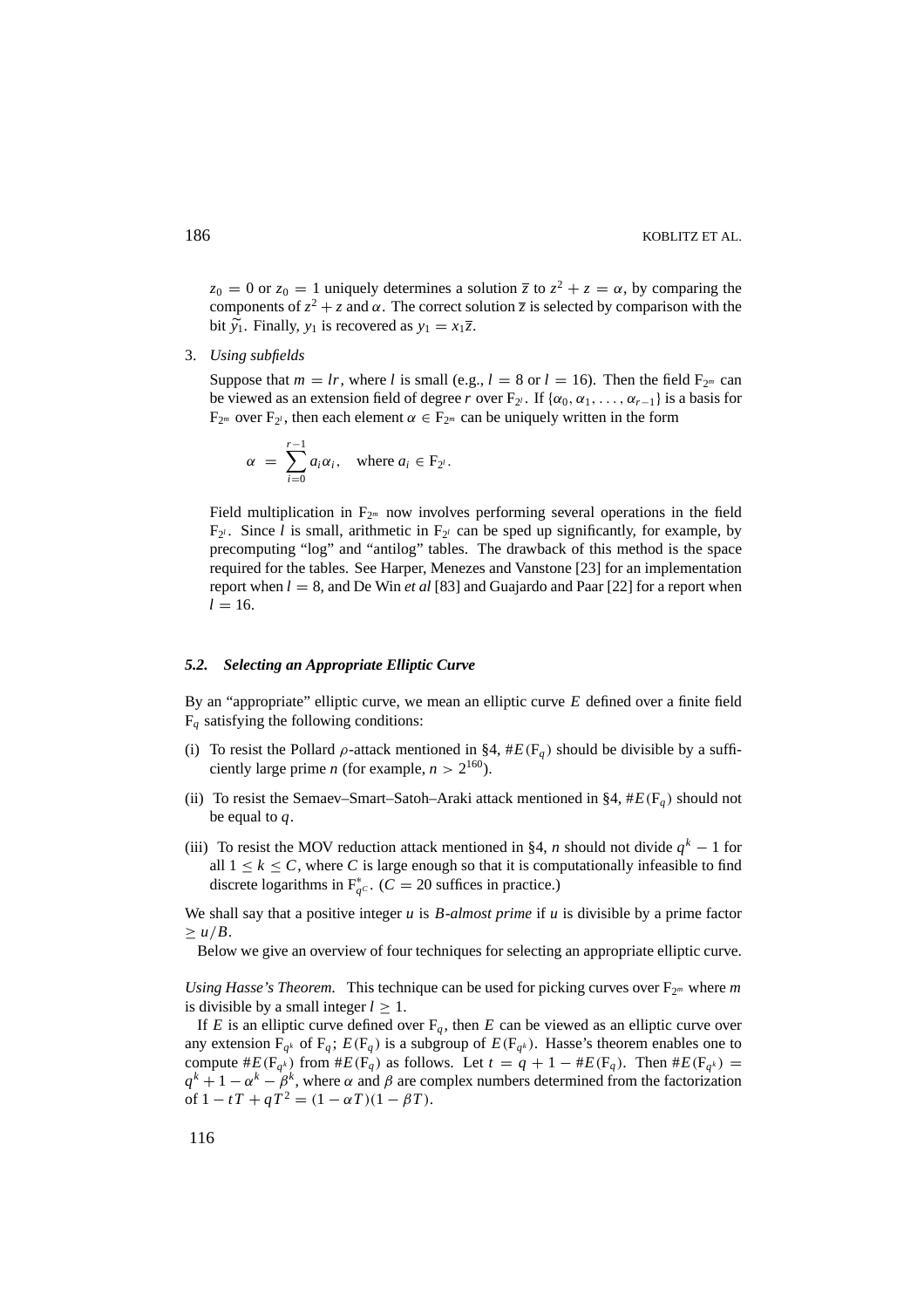To select an appropriate curve over  $F_{2^m}$ , we first pick an elliptic curve over a small field  $F_{2l}$ , where *l* divides *m*, compute  $#E(F_{2l})$  exhaustively, and then use Hasse's theorem to determine  $#E(F_{2^m})$ . If conditions (i), (ii) and (iii) above (with  $q = 2^m$ ) are not satisfied, then another curve is selected and the process is repeated. Since the number of elliptic curves over  $F_{2^l}$  is relatively small, for a fixed *m* it may not be possible to construct an appropriate curve using this method.

Koblitz [34] observed that if one uses exponents *k* of small Hamming weight when computing  $kP$  in  $E(F_{2m})$ , then one gets doubling of points "almost 3/4 for free" for some anomalous curves *E* defined over  $F_{2^l}$  (where *m* is a multiple of *l*). He provides a list of anomalous curves defined over  $F_2$  (respectively  $F_4$ ,  $F_8$  and  $F_{16}$ ) and extension degrees *m* such that  $#E(F_{2^m})$  (respectively,  $#E(F_{4^m})$ ,  $#E(F_{8^m})$  and  $#E(F_{16^m})$ ) has a prime factor of at least 30 decimal digits, and there exists an optimal normal basis in  $F_{q^m}$ . For these curves, if one uses exponents *k* of low Hamming weight, then any string of  $\leq 4$  zeros in *k* (respectively, exactly 2, 3, 4 zeros) can be handled with a single addition of points. In [78] Solinas, building on earlier work of Meier and Staffelbach [47], shows how to compute *kP* very efficiently in  $E(F_{2m})$  for arbitrary *k*, where *E* is an anomalous curve defined over F2. (Note: the Semaev–Smart–Satoh–Araki algorithm mentioned before does not apply to these anomalous curves, which are used not over a prime field, but rather over a large degree extension of their field of definition.)

*The Global Method.* Another possibility is to choose an elliptic curve defined over a number field and then reduce it modulo a prime ideal such that the resulting curve over a finite field satisfies conditions (i), (ii) and (iii). For instance, we could start with the equation (1) with  $a, b \in \mathbb{Q}$  and then consider the same equation modulo  $p$  for large primes *p*, where we want the number  $N_p$  of points on the curve over  $F_p$  to be a prime or a prime times a small factor. Here  $N_p$  is always divisible by  $#E_{tors}$ , the number of points of finite order on the original elliptic curve over Q. But the ratio  $N_p/\#E_{\text{tors}}$  will often be prime. It should be noted that  $#E_{tors} \le 16$  by a deep theorem of B. Mazur [45], and  $#E_{tors} = 1$  for most "random" curves. For more discussion of primality of  $N_p$ , see [30].

*Example:* Consider the curve  $y^2 = x^3 - m^2x$ , where *m* is an integer parameter. (This is the family of curves that arises from the famous Congruent Number Problem, first studied by the ancient Greeks; see [35].) Now consider this curve modulo a prime *p* not dividing *m*, where  $p \equiv 1 \pmod{4}$ . (Note: if  $p \equiv 3 \pmod{4}$ , then the curve is supersingular.) It was Gauss who found a simple formula for  $N_p$ . First one has to write p as a sum of two squares:  $p = a^2 + b^2$  (this is a very easy computational task), where without loss of generality we suppose that *a* is odd. We choose the sign of *a* by requiring that  $a + b \equiv \left(\frac{m}{p}\right) \pmod{4}$ . Then  $N_p = p + 1 - a$ . Since our original elliptic curve over Q has exactly four points of finite order (namely  $(0, 0)$ ,  $(\pm m, 0)$ ,  $\infty$ ), it follows that 4 divides  $N_p$ . But often  $N_p/4$  is prime.  $\Box$ 

*The Complex Multiplication Method.* The method of complex multiplication (CM) allows the choice of an elliptic curve order *before* the curve is explicitly constructed. Thus, orders can be generated and tested to satisfy conditions (i), (ii) and (iii); a curve is constructed only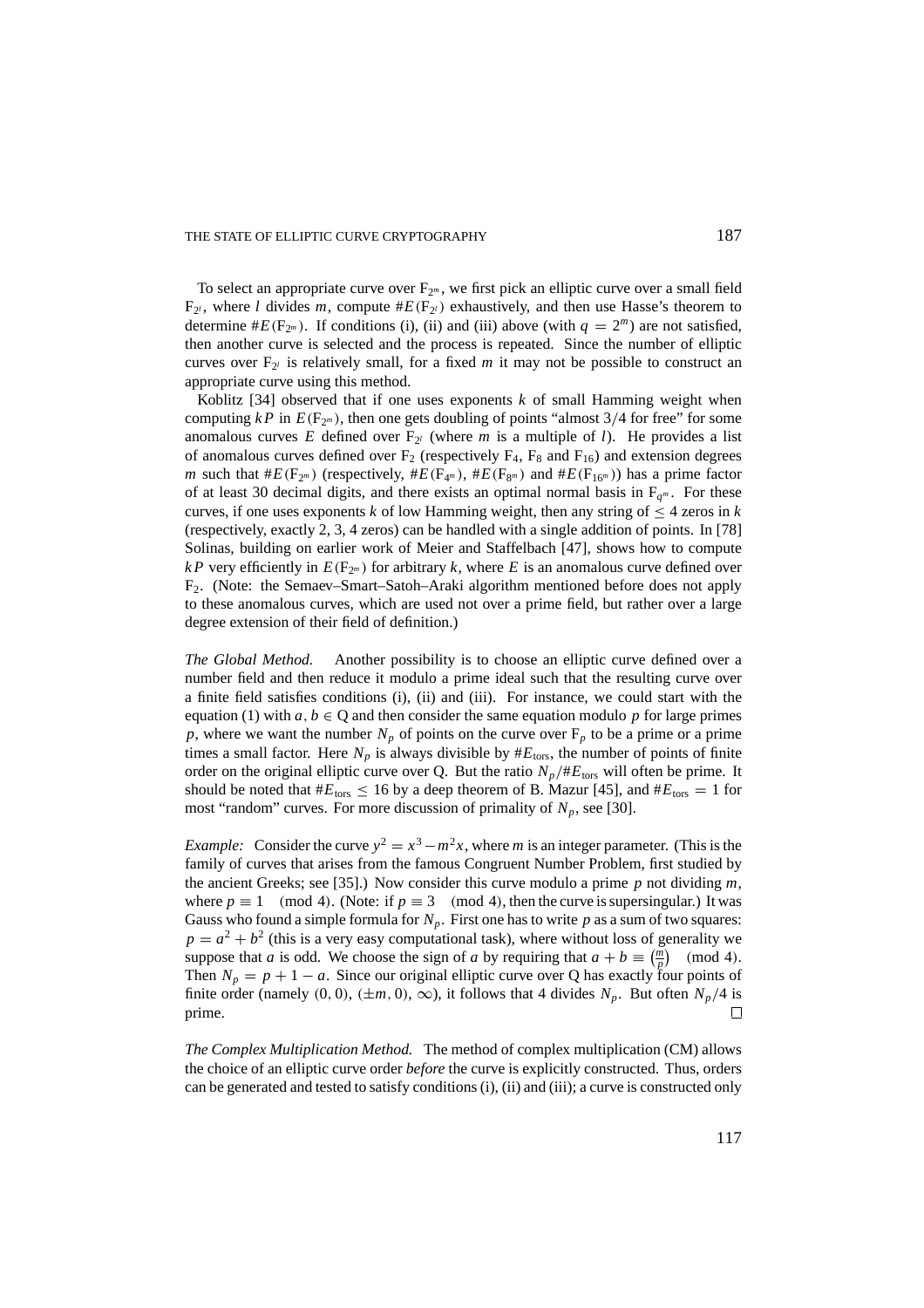when these conditions are met. The CM method is efficient provided that the finite field size *q* and the order  $#E(F_q) = q + 1 - t$  are chosen so that the CM-field Q( $\sqrt{t^2 - 4q}$ ) has small class number. For elliptic curves over F*p*, the CM method is also called the *Atkin-Morain method* (see [53]); over  $F_{2^m}$ , it is called the *Lay-Zimmer method* (see [40]). The CM method is fast in practice. Lay and Zimmer [40] report timings of about 3 minutes on a SPARC 2 (excluding the time for precomputation) for the construction of an elliptic curve over  $F_{2^{191}}$ whose order is twice a prime.

*Choosing a Curve at Random.* Another approach to selecting an appropriate elliptic curve *E* over  $F_q$  is to select random parameters  $a, b \in F_q$  (subject to the constraint that  $4a^3 + 27b^2 \neq 0$  if *q* is odd, and  $b \neq 0$  if *q* is a power of 2). One then computes  $u = \#E(\mathbb{F}_q)$ and factors *u*. This process is repeated until conditions (i), (ii) and (iii) are satisfied.

In the case of elliptic curves over  $F_p$ , the following theorem shows that, if the coefficients *a* and *b* are selected uniformly at random, then the orders of the resulting elliptic curves are roughly uniformly distributed. Similar results for the case of elliptic curves over  $F_{2m}$  can be deduced from the work of Waterhouse [81] and Schoof [70].

THEOREM (LENSTRA [41]) *There exist effectively computable positive constants*  $c_1$  *and*  $c_2$ such that for each prime  $p \ge 5$  and for any subset S of integers in the interval  $[p + 1 - \sqrt{p}, p + 1 + \sqrt{p}]$ , the probability  $r_s$  that a random pair  $(a, b) \in F_p \times F_p$  determines an *elliptic curve E*:  $y^2 = x^3 + ax + b$  *with*  $#E(F_p) \in S$  *is bounded as follows:* 

$$
\frac{\#S - 2}{2\lfloor \sqrt{p} \rfloor + 1} \cdot c_1 (\log p)^{-1} \leq r_S \leq \frac{\#S}{2\lfloor \sqrt{p} \rfloor + 1} \cdot c_2 (\log p) (\log \log p)^2.
$$

For fixed *B* and sufficiently large  $q$ , it is thus reasonable to assume that the probability of *B*-almost primality of the order of a randomly chosen elliptic curve over  $F<sub>q</sub>$  is roughly equal to the probability of *B*-almost primality of a random integer of the same order of magnitude as *q*. If *q* is a power of 2, then one considers random *even* integers of the same order of magnitude as  $q$ . For fixed *B* and  $q = 2^m$  $\sum$ der of magnitude as q. For fixed B and  $q = 2^m$ , the latter probability is asymptotic to  $\frac{B/2}{p} \frac{1}{j \log(q/2j)} \approx \frac{1}{m} \log_2(B/2)$ . For example, if  $q = 2^{175}$  and we want an elliptic curve whose order is divisible by  $n > 2^{160}$  (so  $B = 2^{15}$ ), we expect to try about 13 curves before finding one whose order is *B*-almost prime.

In 1985 Schoof [69] presented a polynomial-time algorithm for computing the number of  $F_q$ -points on an elliptic curve defined over  $F_q$  in the case when *q* is odd; the algorithm was later extended to the case of *q* a power of 2 by Koblitz [32]. Schoof's algorithm has a worstcase running time of  $O((\log q)^8)$  bit operations, and is rather inefficient in practice for the values of *q* of practical interest (i.e.,  $q > 2^{160}$ ). In the last few years a lot of work has been done on improving and refining Schoof's algorithm. Lercier and Morain [44] implemented Schoof's algorithm incorporating ideas of Atkin, Elkies and Couveignes. They reported timings of 4 and 3 minutes on a DecAlpha 3000/500 for computing the orders of elliptic curves over  $F<sub>2^{155}</sub>$  and over a 155-bit prime field, respectively. A new record for elliptic curve point counting over prime fields was established in 1995 by Lercier and Morain [44], who computed the order of a curve over a 499-decimal digit (1658-bit) prime field; the computation took the equivalent of roughly 4200 hours on a DEC 3000-M300X. In the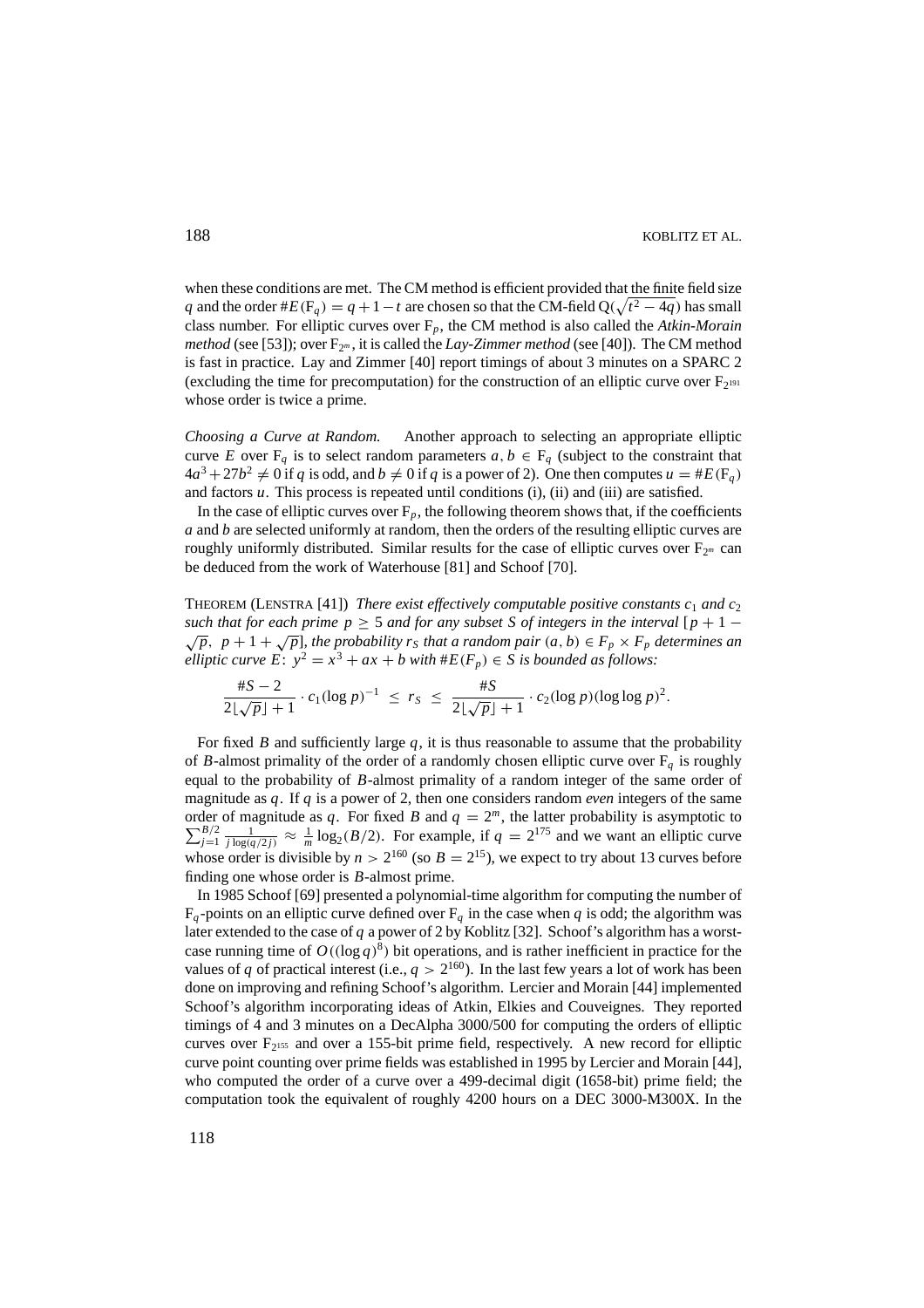case of characteristic two finite fields, the current record was established in June 1998 by A. Joux and R. Lercier, who computed the order of a curve over  $F_{2^{1663}}$ ; the computation took the equivalent of roughly 330 days on a DEC Alpha. They used the Schoof–Elkies– Atkin algorithm and incorporated newer ideas of Lercier [42]. Cryptographically suitable elliptic curves over fields as large as  $F<sub>2196</sub>$  can be randomly generated in a few hours on a workstation [43].

# *5.3. Standards Activities*

The two primary objectives of industry standards are to promote interoperability and to facilitate widespread use of well-accepted techniques. Standards for elliptic curve systems are currently being drafted by various accredited standards bodies around the world; some of this work is summarized below.

- 1. The Elliptic Curve Digital Signature Algorithm (ECDSA) was adopted in January 1999 as an official American National Standards Institute (ANSI) standard. The ANSI X9 (Financial Services) working group is also drafting a standard for elliptic curve key agreement and transport protocols.
- 2. Elliptic curves are in the draft IEEE P1363 standard (Standard Specifications for Public-Key Cryptography), which includes encryption, signature, and key agreement mechanisms. Elliptic curves over  $F_p$  and over  $F_{2^m}$  are both supported. For the characteristic two finite fields, polynomial bases and normal bases of  $F_{2^m}$  over an arbitrary subfield  $F_{2^l}$ are supported. P1363 also includes discrete log systems in subgroups of the multiplicative group of the integers modulo a prime, as well as RSA encryption and signatures. The latest drafts are available from the web site http://stdsbbs.ieee.org/.
- 3. The OAKLEY Key Determination Protocol of the Internet Engineering Task Force (IETF) describes a key agreement protocol that is a variant of Diffie–Hellman. It allows for a variety of groups to be used, including elliptic curves over  $F_p$  and  $F_{2^m}$ . The document makes specific mention of elliptic curve groups over the fields  $F_{2^{155}}$  and  $F_{2^{210}}$ . A draft is available from the web site http://www.ietf.cnri.reston.va.us/.
- 4. ECDSA is specified in the draft document ISO/IEC 14888: Digital signature with appendix – Part 3: Certificate-based mechanisms.
- 5. The ISO/IEC 15946 draft standard specifies various cryptographic techinques based on elliptic curves including signature schemes, public-key encyrption schemes, and key establishment protocols.
- 6. The ATM Forum Technical Committee's Phase I ATM Security Specification draft document aims to provide security mechanisms for Asynchronous Transfer Mode (ATM) networks. Security services provided include confidentiality, authentication, data integrity, and access control. A variety of systems are supported, including RSA, DSA, and elliptic curve systems.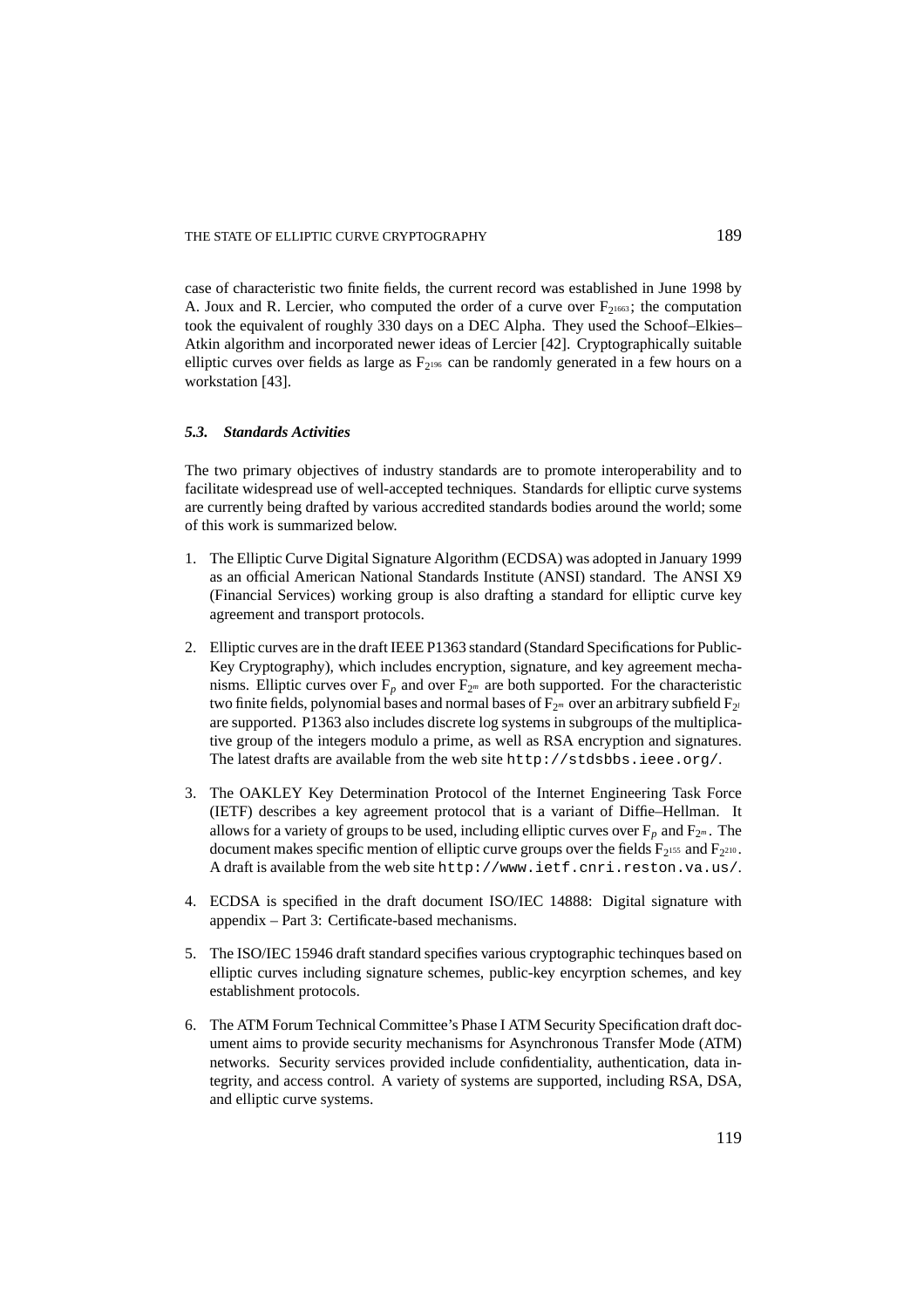As these drafts become officially adopted by the appropriate standards bodies, one can expect elliptic curve systems to be widely used by providers of information security.

# **Notes**

- 1. This is a security condition: if  $r = 0$ , then the signing equation  $s = k^{-1}$  { $h(m) + dr$ } mod *n* does not involve the private key *d*.
- 2. If  $s = 0$  then  $s^{-1}$  mod *n* does not exist; this is required in step 3 of signature verification. Note that if *k* is chosen at random, then the probability that either  $r = 0$  or  $s = 0$  is negligibly small.
- 3. More precisely, let *m* be a prime factor of *n* that does not divide *q* − 1. Then the MOV algorithm for discrete logs in the subgroup of  $E(\mathbf{F}_q)$  of order *m* can be carried out in  $\mathbf{F}_{q^k}^*$  if and only if  $m|q^k - 1$ .
- 4. It must be emphasized that such a comparison is very rough, as it does not take into account the various enhancements that are possible for each system.
- 5. Here *optimality* refers to the minimum possible number of interconnections between the components of the multiplicands.

#### **References**

- 1. L. Adleman, J. DeMarrais and M. Huang, A subexponential algorithm for discrete logarithms over the rational subgroup of the jacobians of large genus hyperelliptic curves over finite fields, *Algorithmic Number Theory*, Lecture Notes in Computer Science, Springer-Verlag, 877 (1994) pp. 28–40.
- 2. G. Agnew, R. Mullin, I. Onyszchuk and S. Vanstone, An implementation for a fast public-key cryptosystem, *Journal of Cryptology*, Vol. 3 (1991) pp. 63–79.
- 3. G. Agnew, R. Mullin and S. Vanstone, An implementation of elliptic curve cryptosystems over *F*2155 , *IEEE Journal on Selected Areas in Communications*, Vol. 11 (1993) pp. 804–813.
- 4. D. Bailey C. Paar, Optimal extension fields for fast arithmetic in public-key algorithms, Advances in Cryptology—CRYPTO '98, Lecture Notes in Computer Science, Springer-Verlag, 1462 (1998) pp. 472– 485.
- 5. R. Balasubramanian and N. Koblitz, The improbability that an elliptic curve has subexponential discrete log problem under the Menezes–Okamoto–Vanstone algorithm, *Journal of Cryptology*, Vol. 11 (1998) pp. 141– 145.
- 6. M. Blaze, W. Diffie, R. Rivest, B. Schneier, T. Shimomura, E. Thompson, and M. Wiener, Minimal key lengths for symmetric ciphers to provide adequate commercial security, January 1996, available from http://theory.lcs.mit.edu/∼rivest/publications.html.
- 7. D. Bleichenbacher, On the security of the KMOV public key cryptosystem, Advances in Cryptology— CRYPTO '97, Lecture Notes in Computer Science, Springer-Verlag, 1294 (1997) pp. 235–248.
- 8. D. Boneh and R. Lipton, Algorithms for black-box fields and their applications to cryptography, Advances in Cryptology—CRYPTO '96, Lecture Notes in Computer Science, Springer-Verlag, 1109 (1996) pp. 283–297.
- 9. J. Buchmann and H. Williams, A key-exchange system based on imaginary quadratic fields, *Journal of Cryptology*, Vol. 1 (1988) pp. 107–118.
- 10. L. Charlap and D. Robbins, *An Elementary Introduction to Elliptic Curves*, CRD Expository Report No. 31, Institute for Defense Analysis, Princeton (December 1988).
- 11. L. Charlap and D. Robbins, *An Elementary Introduction to Elliptic Curves II*, CRD Expository Report No. 34, Institute for Defense Analysis, Princeton (December 1988).
- 12. D. Coppersmith, Fast evaluation of logarithms in fields of characteristic two, *IEEE Transactions on Information Theory*, Vol. 30 (1984) pp. 587–594.
- 13. R. Crandall, Method and apparatus for public key exchange in a cryptographic system, U.S. patent number 5,159,632 (October 1992).
- 14. W. Diffie and M. Hellman, New directions in cryptography, *IEEE Transactions on Information Theory*, Vol. 22 (1976) pp. 644–654.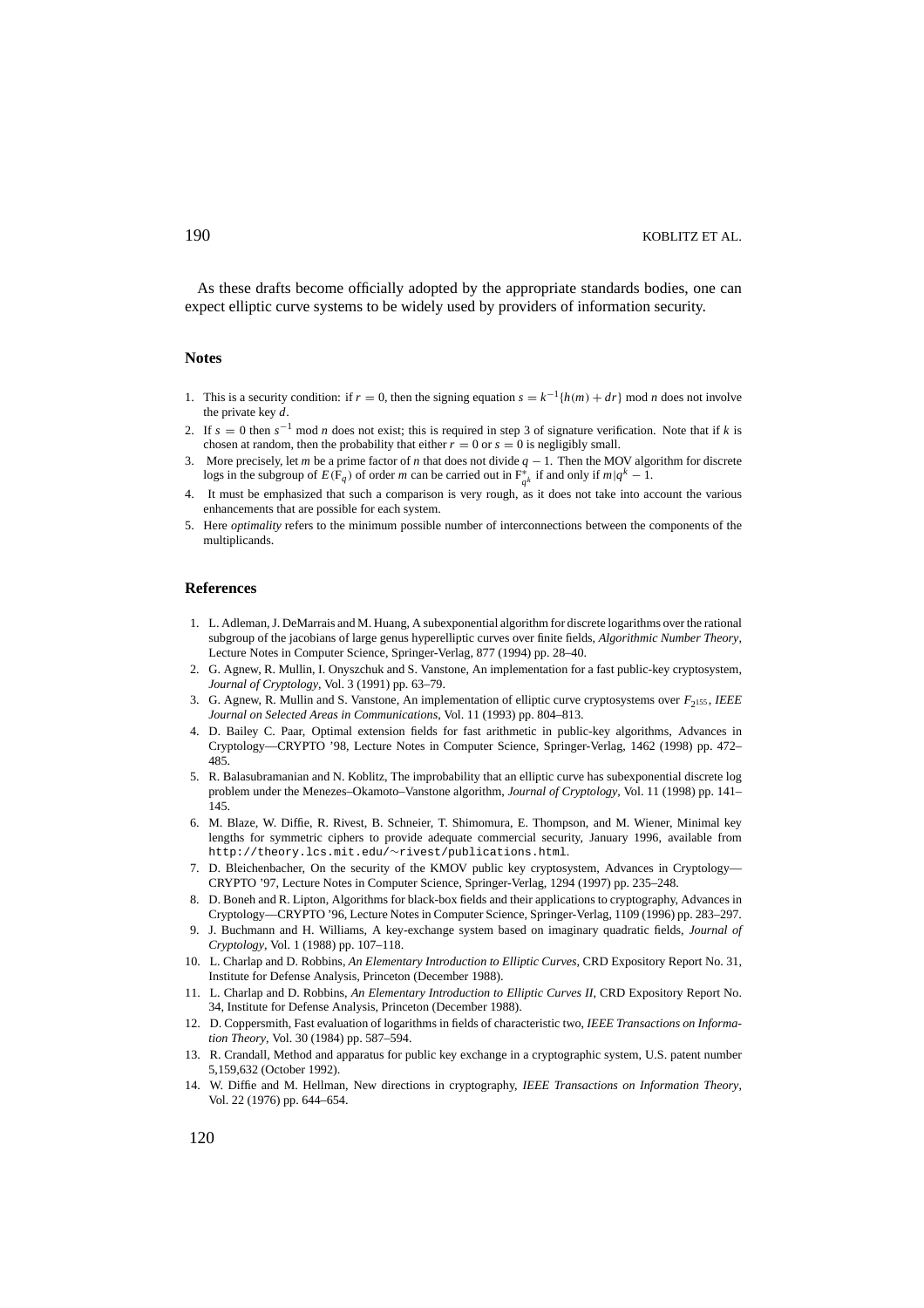- 15. Y. Driencourt and J. Michon, Elliptic codes over a field of characteristic 2, *Journal of Pure and Applied Algebra*, Vol. 45 (1987) pp. 15–39.
- 16. T. ElGamal, A public key cryptosystem and a signature scheme based on discrete logarithms, *IEEE Transactions on Information Theory*, Vol. 31 (1985) pp. 469–472.
- 17. G. Frey and H. Rück, A remark concerning *m*-divisibility and the discrete logarithm in the divisor class group of curves, *Mathematics of Computation*, Vol. 62 (1994) pp. 865–874.
- 18. R. Gallant, R. Lambert and S. Vanstone, Improving the parallelized Pollard lambda search on binary anomalous curves, to appear in *Mathematics of Computation*.
- 19. G. van der Geer, Codes and elliptic curves, *Effective Methods in Algebraic Geometry*, Birkhäuser (1991) pp. 159–168.
- 20. S. Goldwasser and J. Kilian, Almost all primes can be quickly certified, *Proceedings of the Eighteenth Annual ACM Symposium on Theory of Computing*, (1986) pp. 316–329
- 21. D. Gordon, Discrete logarithms in *G F*(*p*) using the number field sieve, *SIAM Journal on Discrete Mathematics*, Vol. 6 (1993) pp. 124–138.
- 22. J. Guajardo and C. Paar, Efficient algorithms for elliptic curve cryptosystems, Advances in Cryptology— CRYPTO '97, Lecture Notes in Computer Science, Springer-Verlag, 1294 (1997) pp. 342–356.
- 23. G. Harper, A. Menezes and S. Vanstone, Public-key cryptosystems with very small key lengths, Advances in Cryptology—EUROCRYPT '92, Lecture Notes in Computer Science, Springer-Verlag, 658 (1993) pp. 163– 173.
- 24. P. Ivey, S. Walker, J. Stern and S. Davidson, An ultra-high speed public key encryption processor, *Proceedings of IEEE Custom Integrated Circuits Conference*, Boston (1992) 19.6.1–19.6.4.
- 25. M. Jacobson, N. Koblitz, J. Silverman, A. Stein and E. Teske, Analysis of the xedni calculus attack, to appear in *Designs, Codes and Cryptography*.
- 26. B. Kaliski, A pseudorandom bit generator based on elliptic logarithms, Advances in Cryptology—CRYPTO '86, Lecture Notes in Computer Science, Springer-Verlag, 293 (1987) pp. 84–103.
- 27. B. Kaliski, One-way permutations on elliptic curves, *Journal of Cryptology*, Vol. 3 (1991) pp. 187–199.
- 28. B. Kaliski, A chosen message attack on Demytko's elliptic curve cryptosystem, *Journal of Cryptology*, Vol. 10 (1997) pp. 71–72.
- 29. N. Koblitz, Elliptic curve cryptosystems, *Mathematics of Computation*, Vol. 48 (1987) pp. 203–209.
- 30. N. Koblitz, Primality of the number of points on an elliptic curve over a finite field, *Pacific Journal of Mathematics*, Vol. 131 (1988) pp. 157–165.
- 31. N. Koblitz, Hyperelliptic cryptosystems, *Journal of Cryptology*, Vol. 1 (1989) pp. 139–150.
- 32. N. Koblitz, Constructing elliptic curve cryptosystems in characteristic 2, Advances in Cryptology—CRYPTO '90, Lecture Notes in Computer Science, Springer-Verlag, 537 (1991) pp. 156–167.
- 33. N. Koblitz, Elliptic curve implementation of zero-knowledge blobs, *Journal of Cryptology*, Vol. 4 (1991) pp. 207–213.
- 34. N. Koblitz, CM-curves with good cryptographic properties, Advances in Cryptology—CRYPTO '91, Lecture Notes in Computer Science, Springer-Verlag, 576 (1992) pp. 279–287.
- 35. N. Koblitz, *Introduction to Elliptic Curves and Modular Forms*, 2nd edition, Springer-Verlag (1993).
- 36. N. Koblitz, *A Course in Number Theory and Cryptography*, 2nd edition, Springer-Verlag (1994).
- 37. N. Koblitz, *Algebraic Aspects of Cryptography*, Springer-Verlag (1998).
- 38. K. Koyama, U. Maurer, T. Okamoto and S. Vanstone, New public-key schemes based on elliptic curves over the ring *Zn* , Advances in Cryptology—CRYPTO '91, Lecture Notes in Computer Science, Springer-Verlag, 576 (1993) pp. 252–266.
- 39. K. Kurosawa, K. Okada and S. Tsujii, Low exponent attack against elliptic curve RSA, Advances in Cryptology—ASIACRYPT '94, Lecture Notes in Computer Science, Springer-Verlag, 917 (1995) pp. 376– 383.
- 40. G. Lay and H. Zimmer, Constructing elliptic curves with given group order over large finite fields, Algorithmic Number Theory, Lecture Notes in Computer Science, Springer-Verlag, 877 (1994) pp. 250–263.
- 41. H. W. Lenstra, Factoring integers with elliptic curves, *Annals of Mathematics*, Vol. 126 (1987) pp. 649–673.
- 42. R. Lercier, Computing isogenies in F2*<sup>n</sup>* , Algorithmic Number Theory, Proceedings Second Intern. Symp., ANTS-II, (Henri Cohen, ed.), Lecture Notes in Computer Science, Springer-Verlag, 1122 (1996) pp. 197–212.
- 43. R. Lercier, Finding good random elliptic curves for cryptosystems defined F2*<sup>n</sup>* , Advances in Cryptology— EUROCRYPT '97, Lecture Notes in Computer Science, Springer-Verlag, 1233 (1997) pp. 379–392.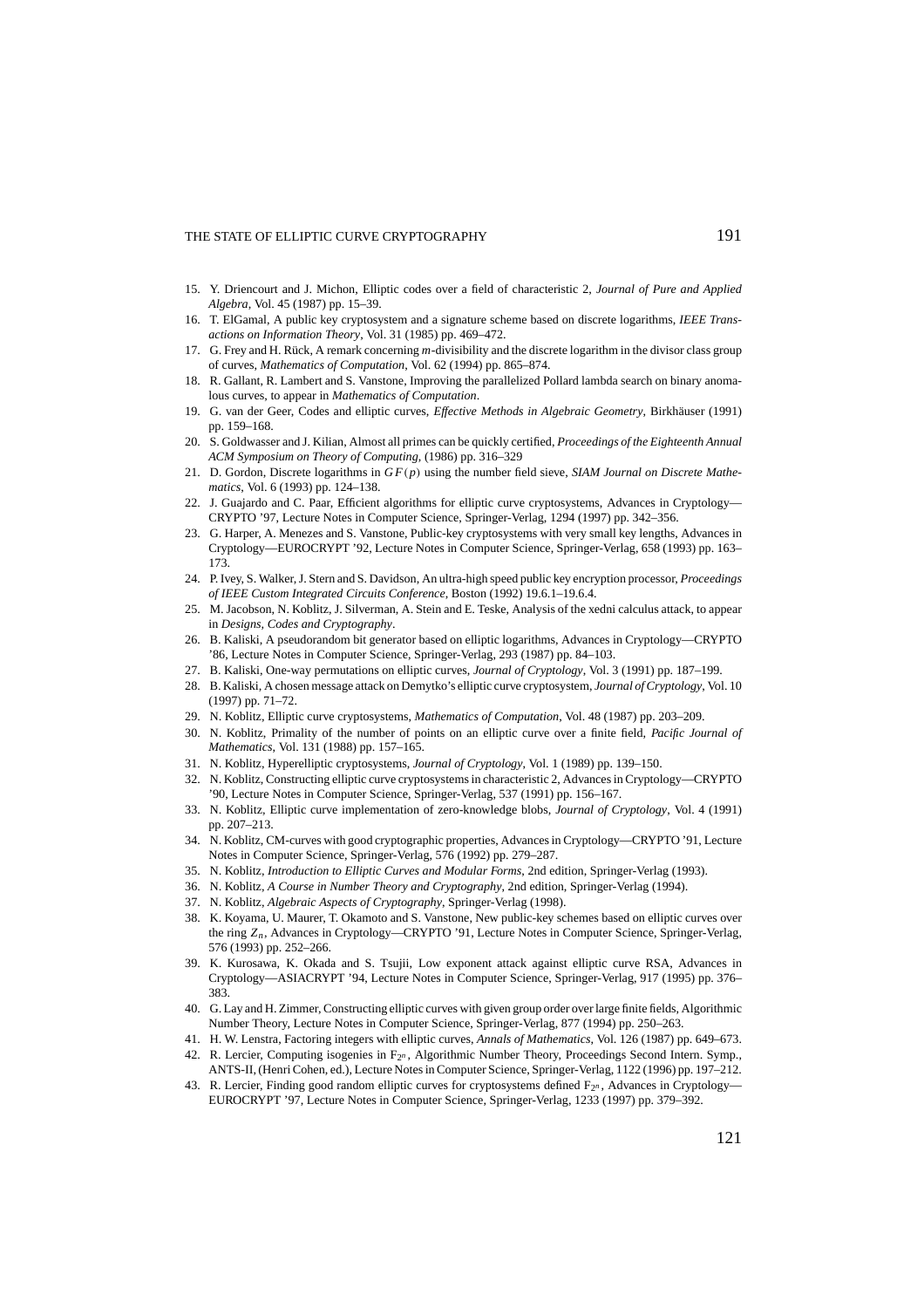# 192 KOBLITZ ET AL.

- 44. R. Lercier and F. Morain, Counting the number of points on elliptic curves over finite fields: strategies and performances, Advances in Cryptology—EUROCRYPT '95, Lecture Notes in Computer Science, Springer-Verlag, 921 (1995) pp. 79–94.
- 45. B. Mazur, Modular curves and the Eisenstein ideal, *Inst. Hautes Études Sci. Publ. Math.*, Vol. 47 (1977) pp. 33–186.
- 46. K. McCurley, A key distribution system equivalent to factoring, *Journal of Cryptology*, Vol. 1 (1988) pp. 95– 105.
- 47. W. Meier and O. Staffelbach, Efficient multiplication on certain nonsupersingular elliptic curves, Advances in Cryptology—CRYPTO '92, Lecture Notes in Computer Science, Springer-Verlag, 740 (1993) pp. 333–344.
- 48. A. Menezes, it Elliptic Curve Public Key Cryptosystems, Kluwer Academic Publishers, Boston (1993).
- 49. A. Menezes, T. Okamoto and S. Vanstone, Reducing elliptic curve logarithms to logarithms in a finite field, *IEEE Transactions on Information Theory*, Vol. 39 (1993) pp. 1639–1646.
- 50. A. Menezes and S. Vanstone, Elliptic curve cryptosystems and their implementation, *Journal of Cryptology*, Vol. 6 (1993) pp. 209–224.
- 51. J. F. Mestre, Formules explicites et minoration de conducteurs de variétés algébriques, *Compositio Math.*, Vol. 58 (1986) pp. 209–232.
- 52. V. Miller, Uses of elliptic curves in cryptography, Advances in Cryptology—CRYPTO '85, Lecture Notes in Computer Science, Springer-Verlag, 218 (1986) pp. 417–426.
- 53. F. Morain, Building cyclic elliptic curves modulo large primes, Advances in Cryptology—EUROCRYPT '91, Lecture Notes in Computer Science, Springer-Verlag, 547 (1991) pp. 328–336.
- 54. V. M¨uller, S. Vanstone and R. Zuccherato, Discrete logarithm based cryptosystems in quadratic function fields of characteristic 2, *Designs, Codes and Cryptography*, Vol. 14 (1998) pp. 159–178.
- 55. R. Mullin, I. Onyszchuk, S. Vanstone and R. Wilson, Optimal normal bases in *G F*(*p<sup>n</sup>* ), *Discrete Applied Mathematics*, Vol. 22 (1988/89) pp. 149–161.
- 56. National Institute for Standards and Technology, Digital signature standard, FIPS Publication 186 (1993).
- 57. National Institute for Standards and Technology, Secure hash standard, FIPS Publication 180-1 (1995).
- 58. A. Odlyzko, The future of integer factorization, *CryptoBytes–The Technical Newsletter of RSA Laboratories*, Vol. 1, No. 2 (Summer 1995) pp. 5–12.
- 59. P. van Oorschot and M. Wiener, Parallel collision search with application to hash functions and discrete logarithms, *Proceedings of the 2nd ACM Conference on Computer and Communications Security*, Fairfax, Virginia (2–4 November 1994) pp. 210–218.
- 60. P. van Oorschot and M. Wiener, Parallel collision search with cryptanalytic applications, *Journal of Cryptology*, Vol. 12 (1999) pp. 1–28.
- 61. R. Pinch, Extending the Wiener attack to RSA-type cryptosystems, *Electronics Letters*, Vol. 31 (1995) pp. 1736–1738.
- 62. S. Pohlig and M. Hellman, An improved algorithm for computing logarithms over  $GF(p)$  and its cryptographic significance, *IEEE Transactions on Information Theory*, Vol. 24 (1978) pp. 106–110.
- 63. J. Pollard, Monte Carlo methods for index computation mod *p*, *Mathematics of Computation*, Vol. 32 (1978) pp. 918–924.
- 64. T. Satoh and K. Araki, Fermat quotients and the polynomial time discrete log algorithm for anomalous elliptic curves, *Commentarii Mathematici Universitatis Sancti Pauli*, Vol. 47 (1998) pp. 81–92.
- 65. R. Scheidler, J. Buchmann and H. Williams, A key-exchange protocol using real quadratic fields, *Journal of Cryptology*, Vol. 7 (1994) pp. 171–199.
- 66. R. Scheidler, A. Stein and H. Williams, Key-exchange in real quadratic congruence function fields, *Designs, Codes and Cryptography*, Vol. 7 (1996) pp. 153–174.
- 67. O. Schirokauer, Discrete logarithms and local units, *Philosophical Transactions of the Royal Society of London A*, Vol. 345 (1993) pp. 409–423.
- 68. C. Schnorr, Efficient signature generation by smart cards, *Journal of Cryptology*, Vol. 4 (1991) pp. 161–174.
- 69. R. Schoof, Elliptic curves over finite fields and the computation of square roots mod *p*, *Mathematics of Computation*, Vol. 44 (1985) pp. 483–494.
- 70. R. Schoof, Nonsingular plane cubic curves, *Journal of Combinatorial Theory*, Series A, Vol. 46 (1987) pp. 183–211.
- 71. R. Schroeppel, H. Orman, S. O'Malley and O. Spatscheck, Fast key exchange with elliptic curve systems, Advances in Cryptology—CRYPTO '95, Lecture Notes in Computer Science, Springer-Verlag, 963 (1995) pp. 43–56.